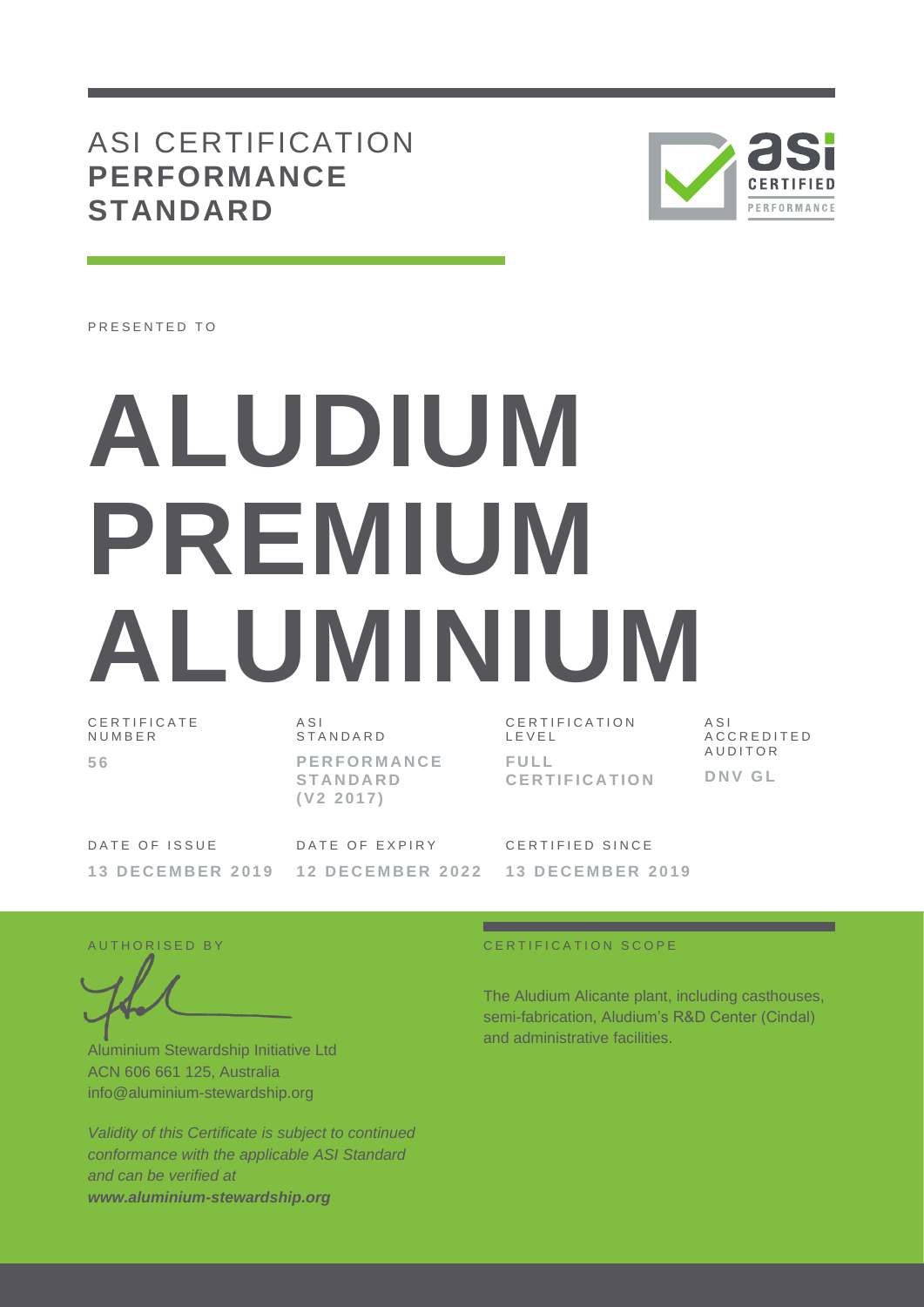# SUMMARY AUDIT REPORT **PERFORMANCE STANDARD**

### **OVERVIEW**

| MEMBER NAME                       | Aludium Premium Aluminium                                                                                                           |
|-----------------------------------|-------------------------------------------------------------------------------------------------------------------------------------|
| ENTITY NAME                       | <b>Aludium Alicante Facility</b>                                                                                                    |
| CERTIFICATION<br>SCOPE            | The Aludium Alicante plant, including casthouses, semi-fabrication,<br>Aludium's R&D Center (Cindal) and administrative facilities. |
| SUPPLY CHAIN<br><b>ACTIVITIES</b> | Casthouses<br>Semi-Fabrication                                                                                                      |
| ASI STANDARD                      | Performance Standard V2                                                                                                             |
| AUDIT TYPE                        | <b>Certification Audit</b><br>٠                                                                                                     |
| AUDIT FIRM                        | DNV GL                                                                                                                              |
| AUDIT DATE                        | 14 - 18 October 2019                                                                                                                |
| AUDIT REPORT<br>SUBMISSION        | 14 November 2019                                                                                                                    |
| AUDIT SCOPE                       | The Aludium Alicante plant, including casthouses, semi-fabrication,<br>Aludium's R&D Center (Cindal) and administrative facilities. |
|                                   | Supply chain activities included in the audit scope:                                                                                |
|                                   | Casthouses<br>۰<br>Semi-Fabrication                                                                                                 |
|                                   | All relevant criteria in the ASI Performance Standard were included in the<br>audit scope.                                          |
| AUDIT<br>OUTCOME                  | Certification                                                                                                                       |

and the control of the control of the control of the control of the control of the control of the control of the control of the control of the control of the control of the control of the control of the control of the cont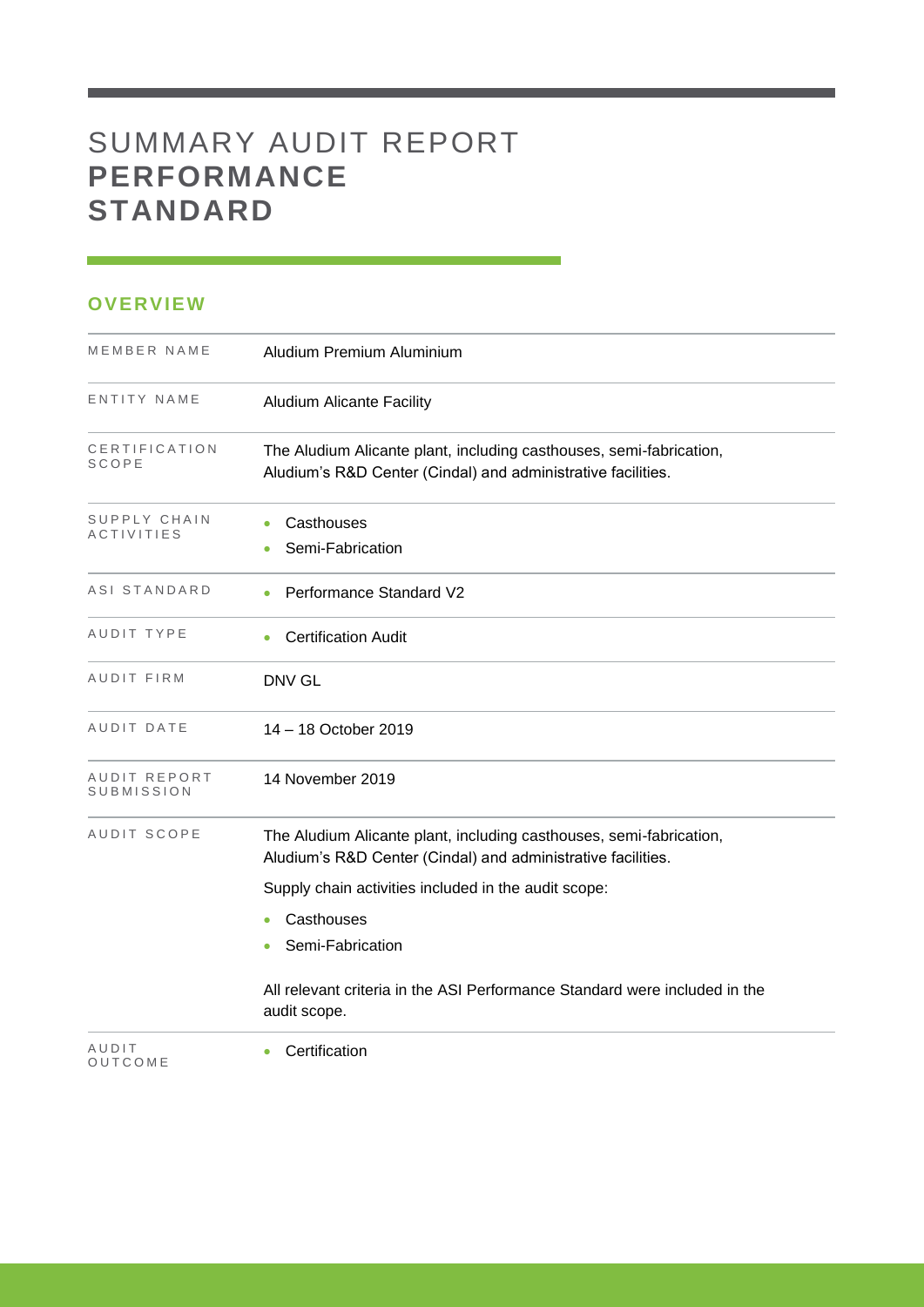| AUDIT<br>METHODOLOGY          | The Auditors confirm that:                                                                                                                                                          |  |  |  |  |
|-------------------------------|-------------------------------------------------------------------------------------------------------------------------------------------------------------------------------------|--|--|--|--|
| <b>DECLARATION</b>            | The information provided by the Entity is true and accurate to the best<br>knowledge of the Auditor(s) preparing this report.                                                       |  |  |  |  |
|                               | The findings are based on verified Objective Evidence relevant to the<br>M<br>time period for the Audit, traceable and unambiguous.                                                 |  |  |  |  |
|                               | The Audit Scope and audit methodology are sufficient to establish<br>confidence that the findings are indicative of the performance of the<br>Entity's defined Certification Scope. |  |  |  |  |
|                               | The Auditor(s) have acted in a manner deemed ethical, truthful, accurate<br>professional, independent and objective.                                                                |  |  |  |  |
| CERTIFICATION<br>PERIOD       | 13 December 2019 – 12 December 2022                                                                                                                                                 |  |  |  |  |
| NEXT AUDIT<br>TYPE            | <b>Recertification Audit</b>                                                                                                                                                        |  |  |  |  |
| NEXT AUDIT<br><b>DUE DATE</b> | 12 December 2022                                                                                                                                                                    |  |  |  |  |
| CERTIFICATE<br>NUMBER         | 56                                                                                                                                                                                  |  |  |  |  |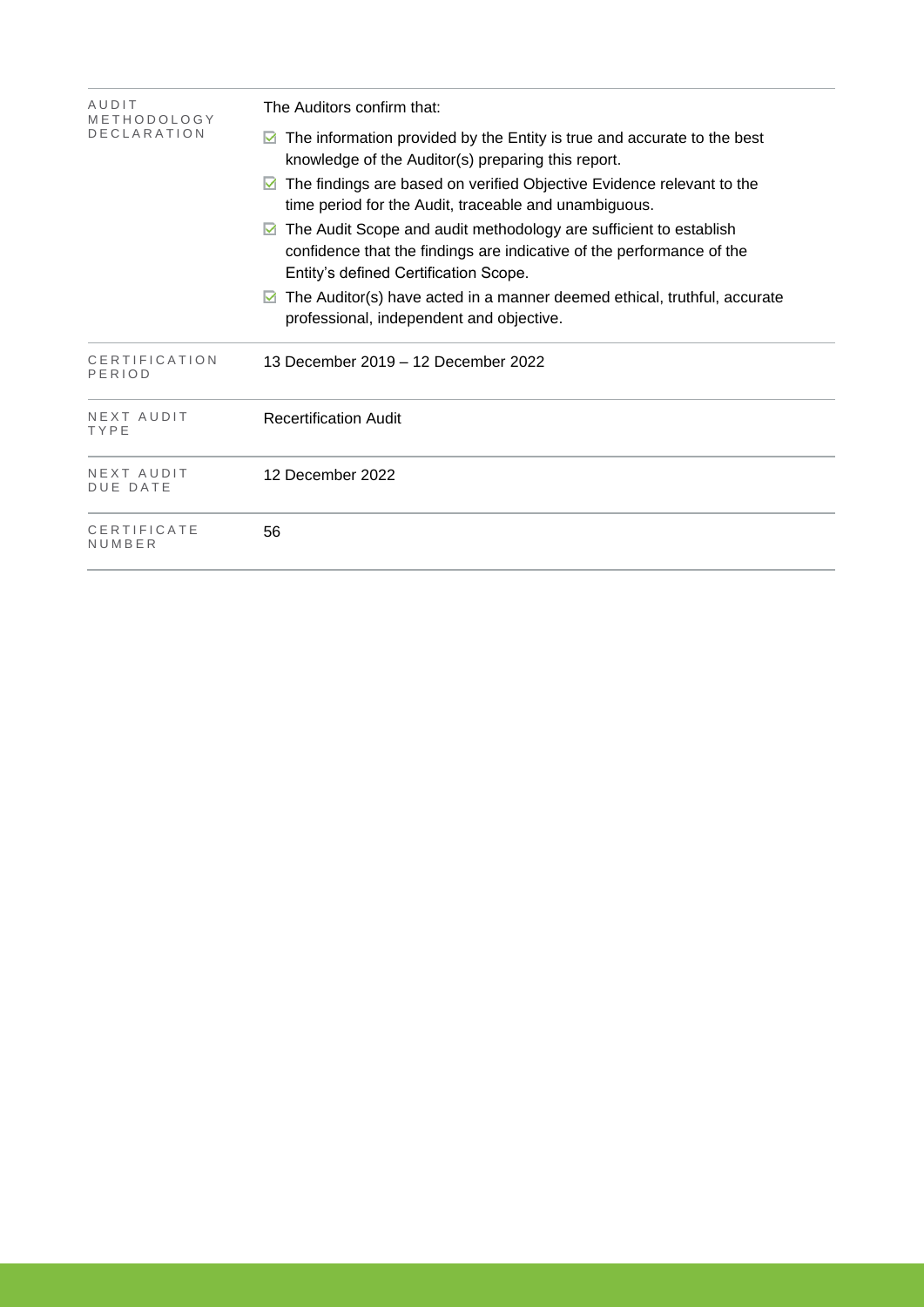## **SUMMARY OF FINDINGS**

| <b>CRITERION</b>               | <b>RATING</b> | COMMENT                                                                                                                                                                                                                                                                                                                                                                                                                                                                                                                                                                                                                                                                                                                                                                                       |  |
|--------------------------------|---------------|-----------------------------------------------------------------------------------------------------------------------------------------------------------------------------------------------------------------------------------------------------------------------------------------------------------------------------------------------------------------------------------------------------------------------------------------------------------------------------------------------------------------------------------------------------------------------------------------------------------------------------------------------------------------------------------------------------------------------------------------------------------------------------------------------|--|
| PRINCIPLE 1 BUSINESS INTEGRITY |               |                                                                                                                                                                                                                                                                                                                                                                                                                                                                                                                                                                                                                                                                                                                                                                                               |  |
| 1.1 Legal Compliance           | Conformance   | The Entity has implemented system to ensure<br>legal compliance with competent legal team and<br>compliance across organizational functions. The<br>Entity has defined policies and procedures to<br>ensure the identification of risks and compliance<br>with the applicable legislation which allows the<br>communication to all persons of the Entity. This<br>process is led by the compliance council and is<br>audited and reviewed annually by external<br>consultants. The commitments have been<br>documented and communicated internally and<br>externally in the code of conduct and in the<br>sustainability report, both published on the<br>company website:<br>https://aludium.com/es/aludium/mision-vision-<br>valores/ and<br>https://aludium.com/es/aludium/sostenibilidad/ |  |
| 1.2 Anti-Corruption            | Conformance   | The Entity has defined a code of conduct and<br>procedures to identify and manage risks against<br>Corruption in all its forms, including extortion<br>and bribery, consistent with applicable law and<br>prevailing international standards. The defined<br>processes affect all the people of the Entity and<br>the subcontractors. It was not evidence that the<br>company has received any notification or<br>penalty related to violations of laws in the last 5<br>years related specifically to anti-bribery and<br>corruption or anti-competitive behavior. No<br>evidence is detected that the Entity has had or<br>has permanently or temporarily suspended its<br>activity license due to corruption or anti-<br>competitive behavior problems.                                    |  |
| 1.3 Code of Conduct            | Conformance   | The Entity has defined a code of conduct that<br>includes all the commitments and values related<br>to the key aspects of the business, activity,<br>conflicts of interest, relations with customers and<br>suppliers and internal relations and compliance<br>with Human Rights. The code of conduct is<br>reviewed regularly. The Entity publishes the<br>values and commitments of its code of conduct<br>on the company website:<br>https://aludium.com/es/aludium/mision-vision-<br>valores/ and also by accessing the<br>sustainability report:                                                                                                                                                                                                                                         |  |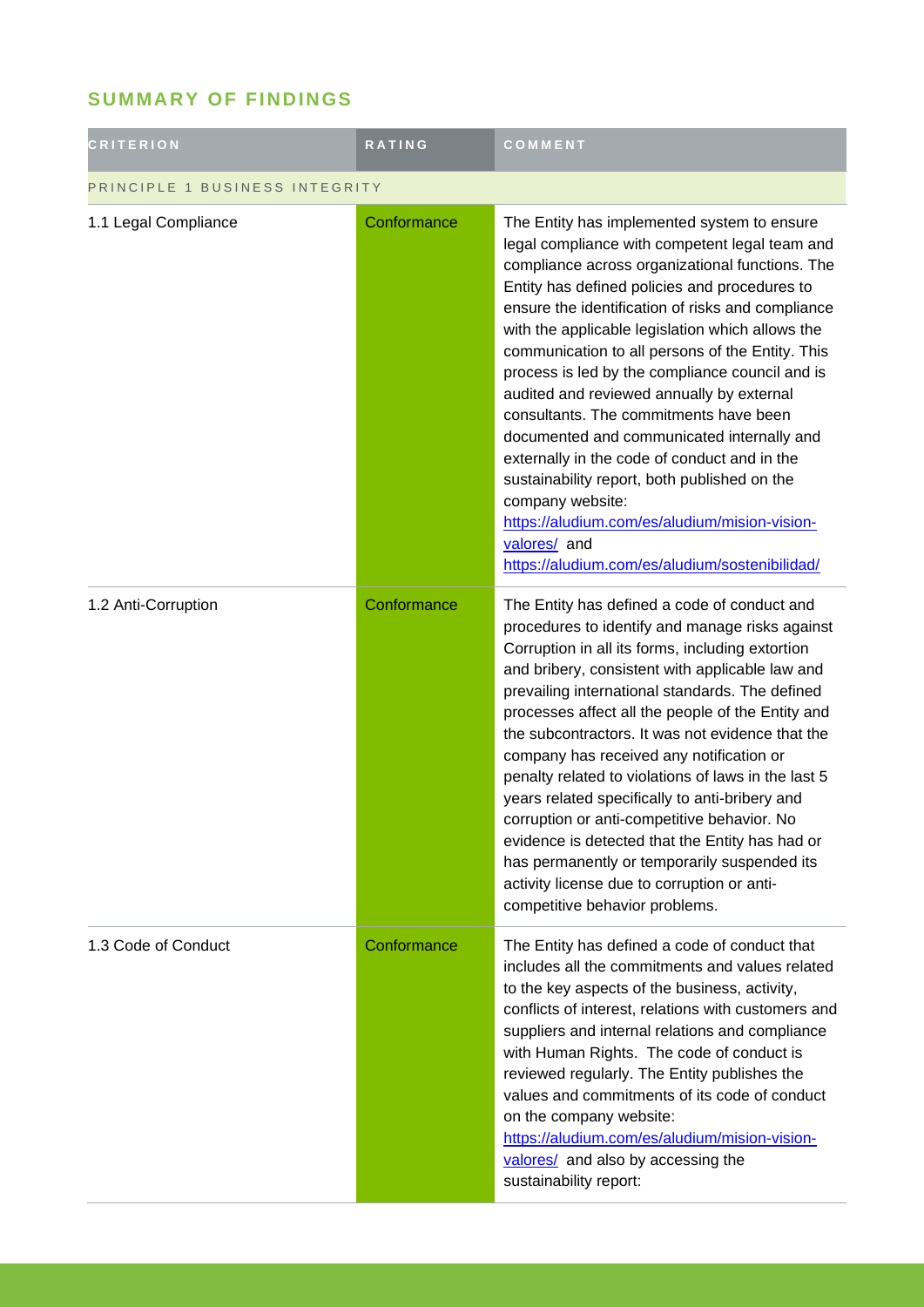| <b>CRITERION</b>                                                                 | RATING      | COMMENT                                                                                                                                                                                                                                                                                                                                                                                                                                                                                                                                                                                                                                                                                                                                                                                                                                                                                                                                                                                                                                                                                                                                                                 |  |
|----------------------------------------------------------------------------------|-------------|-------------------------------------------------------------------------------------------------------------------------------------------------------------------------------------------------------------------------------------------------------------------------------------------------------------------------------------------------------------------------------------------------------------------------------------------------------------------------------------------------------------------------------------------------------------------------------------------------------------------------------------------------------------------------------------------------------------------------------------------------------------------------------------------------------------------------------------------------------------------------------------------------------------------------------------------------------------------------------------------------------------------------------------------------------------------------------------------------------------------------------------------------------------------------|--|
|                                                                                  |             | https://aludium.com/aludium/the-sustainability-<br>report-of-aludium/                                                                                                                                                                                                                                                                                                                                                                                                                                                                                                                                                                                                                                                                                                                                                                                                                                                                                                                                                                                                                                                                                                   |  |
| PRINCIPLE 2 POLICY & MANAGEMENT                                                  |             |                                                                                                                                                                                                                                                                                                                                                                                                                                                                                                                                                                                                                                                                                                                                                                                                                                                                                                                                                                                                                                                                                                                                                                         |  |
| 2.1a Environmental, Social, and<br>Governance Policy (implement and<br>maintain) | Conformance | The Entity has established a policy consistent<br>with environmental, social, and governance<br>practices included in ASI standard at local and<br>global levels. The company's policies are<br>accessible on the company website:<br>https://aludium.com/es/aludium/la-politica-de-<br>calidad-de-aludium/,<br>https://aludium.com/es/care/politica-de-energia/<br>and https://aludium.com/es/care/politica-de-<br>medio-ambiente-salud-y-seguridad/. The Entity<br>publishes the values and commitments of its<br>code of conduct on the company website (page<br>5): https://aludium.com/es/aludium/mision-<br>vision-valores/ and by accessing the<br>sustainability report (pages 35,36,37):<br>https://aludium.com/aludium/the-sustainability-<br>report-of-aludium/. The Entity also has valid ISO<br>14001, ISO 50001 and OHSAS 18001<br>certificates which is current for the Entity's<br>certification scope.                                                                                                                                                                                                                                                 |  |
| 2.1b Environmental, Social, and<br>Governance Policy (senior<br>management)      | Conformance | The Entity has established a policy consistent<br>with environmental, social, and governance<br>practices included in ASI standard at local and<br>global levels. Policies are included in the<br>Quality, Health, Safety and Environment system<br>manual and are endorsed by senior<br>management. Policies are reviewed at least<br>once per year by senior management during the<br>management review meeting. The company's<br>policies are accessible on the company website:<br>https://aludium.com/es/aludium/la-politica-de-<br>calidad-de-aludium/,<br>https://aludium.com/es/care/politica-de-energia/<br>and https://aludium.com/es/care/politica-de-<br>medio-ambiente-salud-y-seguridad/. The Entity<br>publishes the values and commitments of its<br>code of conduct on the company website (page<br>5): https://aludium.com/es/aludium/mision-<br>vision-valores/ and by accessing the<br>sustainability report (pages 35,36,37):<br>https://aludium.com/aludium/the-sustainability-<br>report-of-aludium/<br>The Entity also has valid ISO 14001, ISO 50001<br>and OHSAS 18001 certificates which is current<br>for the Entity's certification scope. |  |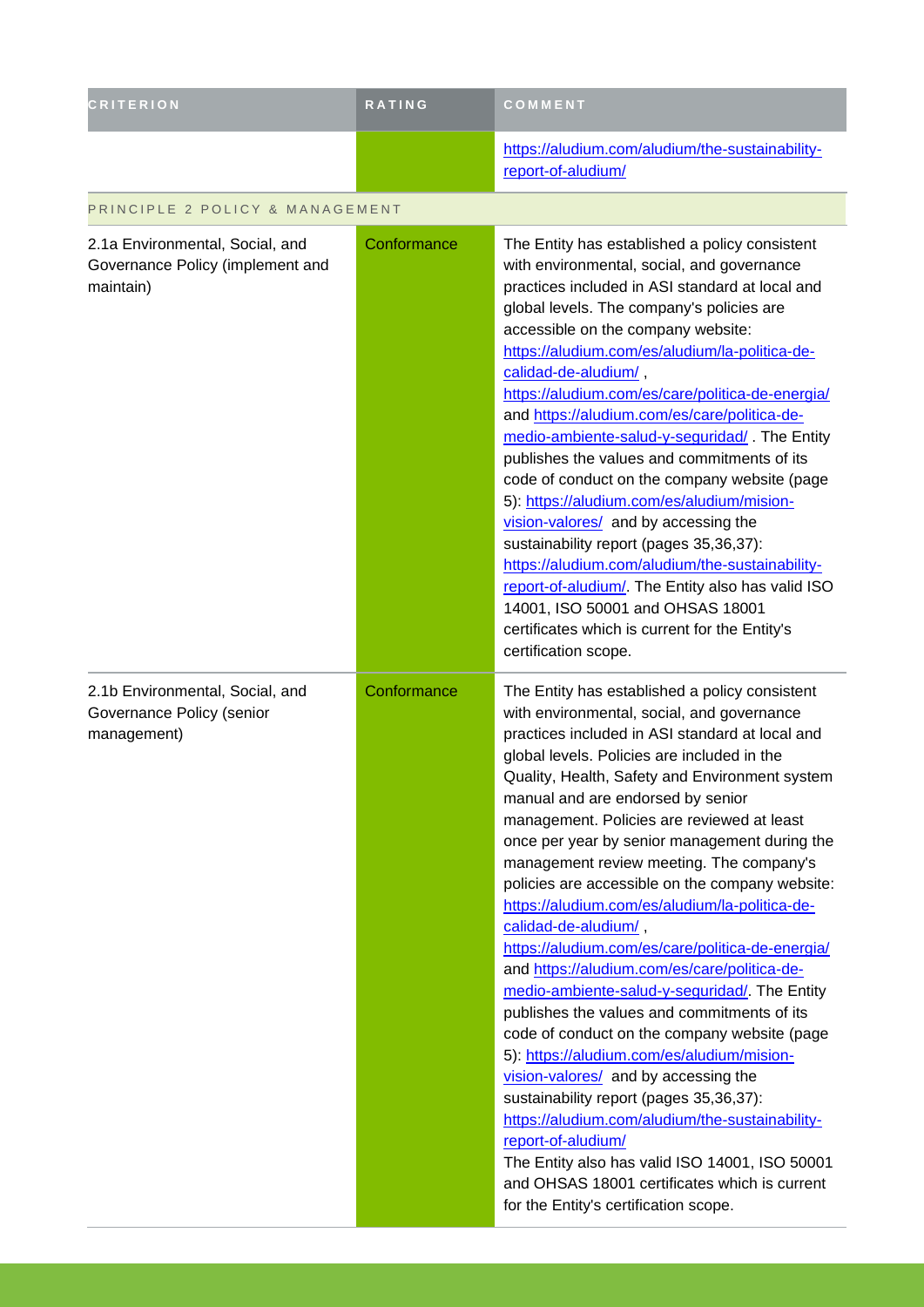| <b>CRITERION</b>                                                       | RATING      | COMMENT                                                                                                                                                                                                                                                                                                                                                                                                                                                                                                                                                                                                                                                                                                                                                                                                                                                                                                                |
|------------------------------------------------------------------------|-------------|------------------------------------------------------------------------------------------------------------------------------------------------------------------------------------------------------------------------------------------------------------------------------------------------------------------------------------------------------------------------------------------------------------------------------------------------------------------------------------------------------------------------------------------------------------------------------------------------------------------------------------------------------------------------------------------------------------------------------------------------------------------------------------------------------------------------------------------------------------------------------------------------------------------------|
| 2.1c Environmental, Social, and<br>Governance Policy (communication)   | Conformance | The Entity has established a policy consistent<br>with environmental, social, and governance<br>practices included in ASI standard at local and<br>global levels. The company's policies are<br>accessible on the company website:<br>https://aludium.com/es/aludium/la-politica-de-<br>calidad-de-aludium/,<br>https://aludium.com/es/care/politica-de-energia/<br>and https://aludium.com/es/care/politica-de-<br>medio-ambiente-salud-y-seguridad/. The Entity<br>publishes the values and commitments of its<br>code of conduct on the company website (page<br>5): https://aludium.com/es/aludium/mision-<br>vision-valores/ and by accessing the<br>sustainability report (pages 35,36,37):<br>https://aludium.com/aludium/the-sustainability-<br>report-of-aludium/<br>The Entity also has valid ISO 14001, ISO 50001<br>and OHSAS 18001 certificates which is current<br>for the Entity's certification scope. |
| 2.2 Leadership                                                         | Conformance | The Entity has a senior management<br>representative that supports through the<br>provision of resources and the periodic review of<br>the Policies. The Entity Senior Management<br>Representative has having overall responsibility<br>and authority for ensuring conformance with the<br>requirements of this Standard.                                                                                                                                                                                                                                                                                                                                                                                                                                                                                                                                                                                             |
| 2.3a Environmental and Social<br>Management Systems<br>(environmental) | Conformance | The Entity has a Health, Safety and<br>Environment and social responsibility<br>management system aligned with the needs and<br>expectations of the stakeholders (external and<br>internal). The Entity also has a valid SO<br>14001:2015, OHSAS 18.001 and ISO 50001<br>certificates.                                                                                                                                                                                                                                                                                                                                                                                                                                                                                                                                                                                                                                 |
| 2.3b Environmental and Social<br>Management Systems (social)           | Conformance | The Entity has a Health, Safety and<br>Environment and social responsibility<br>management system aligned with the needs and<br>expectations of the stakeholders (external and<br>internal). The Entity also has a valid SO<br>14001:2015, OHSAS 18.001 and ISO 50001<br>certificates.                                                                                                                                                                                                                                                                                                                                                                                                                                                                                                                                                                                                                                 |
| 2.4 Responsible Sourcing                                               | Conformance | The Entity has a responsible sourcing program<br>as part of its purchasing process. The Entity<br>integrates social, environmental and health and<br>safety evaluation criteria in their supplier<br>selection process. The Entity policies are<br>accessible on the company website:                                                                                                                                                                                                                                                                                                                                                                                                                                                                                                                                                                                                                                  |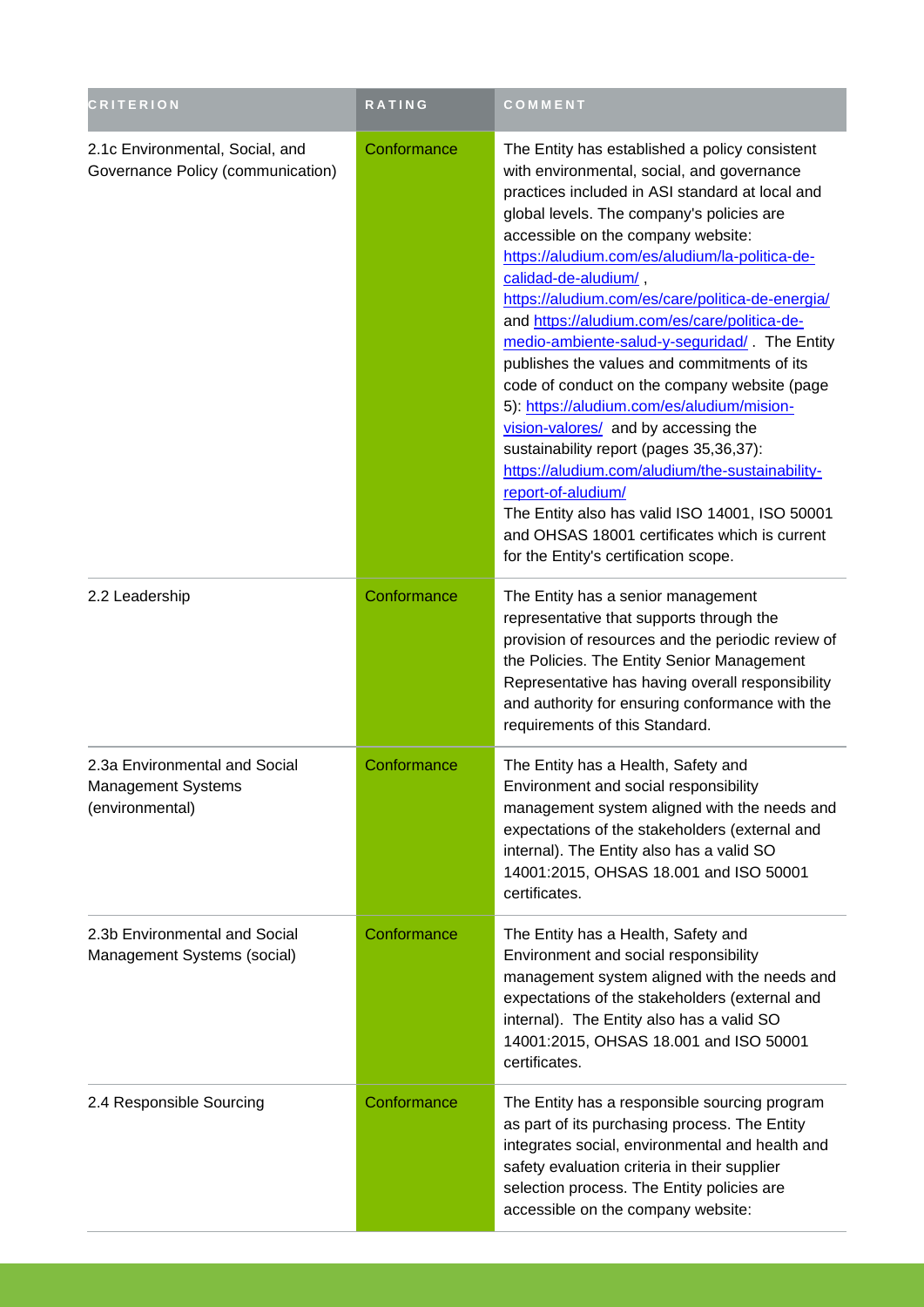| <b>CRITERION</b>             | RATING      | COMMENT                                                                                                                                                                                                                                                                                                                                                                                                                                                                                                                                                                                                                                                                                                                                                                                                                                                                                      |
|------------------------------|-------------|----------------------------------------------------------------------------------------------------------------------------------------------------------------------------------------------------------------------------------------------------------------------------------------------------------------------------------------------------------------------------------------------------------------------------------------------------------------------------------------------------------------------------------------------------------------------------------------------------------------------------------------------------------------------------------------------------------------------------------------------------------------------------------------------------------------------------------------------------------------------------------------------|
|                              |             | https://aludium.com/es/aludium/la-politica-de-<br>calidad-de-aludium/,<br>https://aludium.com/es/care/politica-de-energia/<br>and Health, Safety and Environment policy at<br>https://aludium.com/es/care/politica-de-medio-<br>ambiente-salud-y-seguridad/. The Entity<br>publishes the values and commitments of its<br>code of conduct on the company website:<br>https://aludium.com/es/aludium/mision-vision-<br>valores/ and by accessing the sustainability<br>report: https://aludium.com/ and<br>https://aludium.com/es/aludium/sostenibilidad/                                                                                                                                                                                                                                                                                                                                     |
| 2.5 Impact Assessments       | Conformance | The Entity has a formal procedure for assessing<br>environmental, social, cultural and Human<br>Rights aspects of any new project or major<br>changes to existing facilities. This consists in an<br>internal risk assessment of all the above<br>aspects, complemented by an annual Human<br>Rights self-assessment procedure for the whole<br>site which includes gender risk; this is based on<br>guidance from a recognised international not-<br>for-profit organisation. For environmental<br>aspects, an assessment is carried out and<br>authorisation from local authorities is obtained.<br>The new major projects that happened since the<br>Entity joined ASI have adequately followed the<br>procedure. A recent example of major project<br>carried out was the restart of the casthouse,<br>where the full impact assessment was carried<br>out, as per Aludium's procedures. |
| 2.6 Emergency Response Plan  | Conformance | The Entity have site specific emergency<br>response plans developed in collaboration with<br>potentially affected stakeholder groups such as<br>Communities, Workers and their<br>representatives, and relevant agencies. The<br>emergency response plans are periodically<br>tested through drills. Emergency drills are<br>coordinated with the government external<br>agencies and with suppliers-subcontractors. The<br>Entity has valid ISO 14001:2015 and OHSAS<br>18001 certificates.                                                                                                                                                                                                                                                                                                                                                                                                 |
| 2.7 Mergers and Acquisitions | Conformance | The Entity has a corporate Due Diligence<br>procedure aligned with Organization for<br>Economic Co-operation and Development<br>guidelines. This procedure reviews<br>environmental, social and governance issues for<br>mergers and acquisitions. These elements are<br>governed by the Entity's corporate Area. There                                                                                                                                                                                                                                                                                                                                                                                                                                                                                                                                                                      |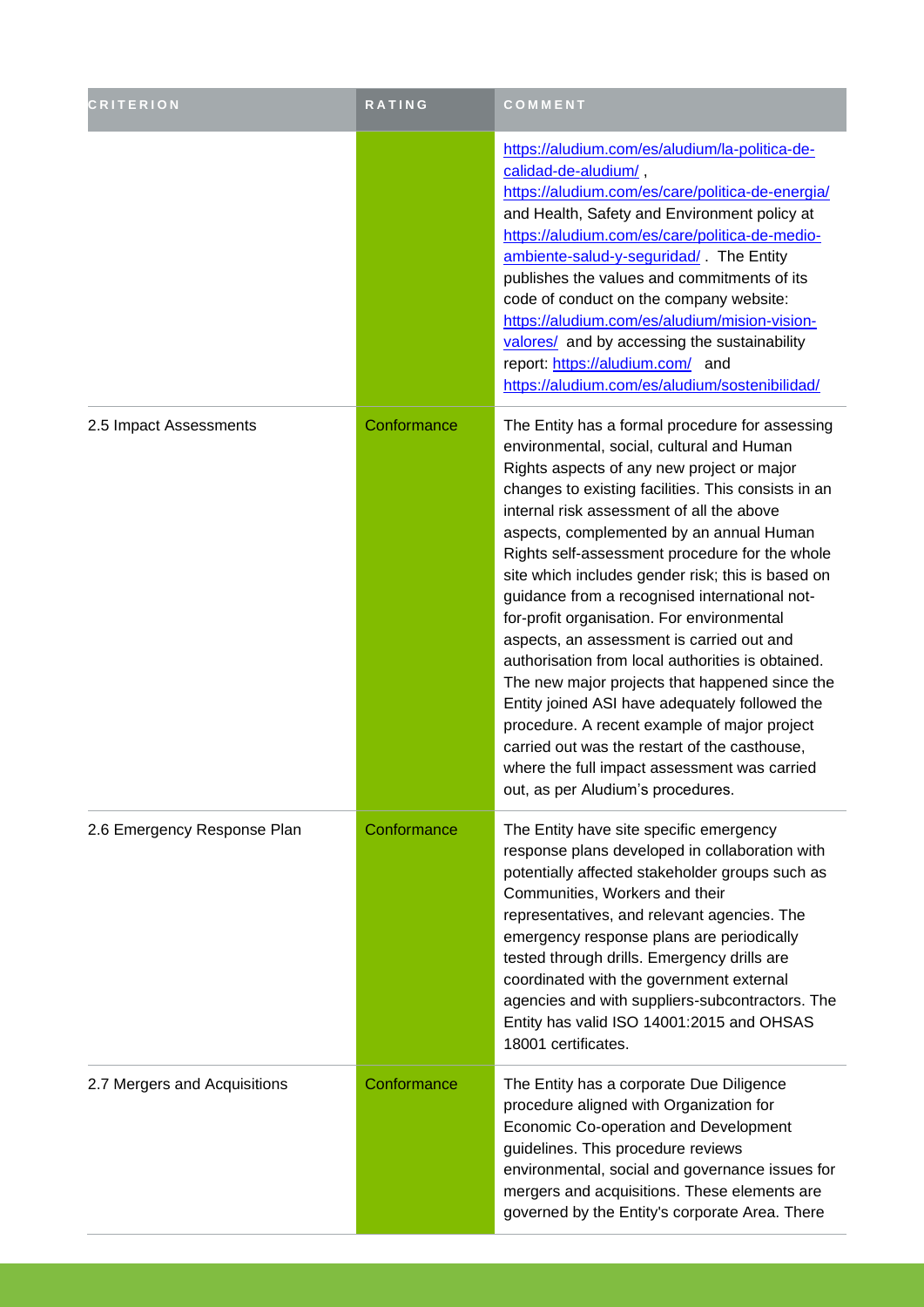| <b>CRITERION</b>                                                          | RATING         | COMMENT                                                                                                                                                                                                                                                                                                                                                                                                                                                                                       |
|---------------------------------------------------------------------------|----------------|-----------------------------------------------------------------------------------------------------------------------------------------------------------------------------------------------------------------------------------------------------------------------------------------------------------------------------------------------------------------------------------------------------------------------------------------------------------------------------------------------|
|                                                                           |                | have been no mergers and acquisitions by the<br>Entity since its foundation.                                                                                                                                                                                                                                                                                                                                                                                                                  |
| 2.8 Closure, Decommissioning and<br><b>Divestment</b>                     | Conformance    | The Entity has a corporate Due Diligence<br>procedure aligned with Organization for<br>Economic Co-operation and Development<br>guidelines. This procedure reviews<br>environmental, social and governance issues for<br>closure, decommissioning and divestment.<br>These elements are governed by the Entity's<br>corporate Area. No Closure, Decommissioning<br>and Divestment have been performed by the<br>Entity since its foundation.                                                  |
| PRINCIPLE 3 TRANSPARENCY                                                  |                |                                                                                                                                                                                                                                                                                                                                                                                                                                                                                               |
| 3.1 Sustainability Reporting                                              | Conformance    | The Entity publicly discloses its governance<br>approach and its material environmental, social<br>and economic impacts. The Entity prepares an<br>annual sustainability report and publishes it for<br>all stakeholders on the company website<br>https://aludium.com/es/aludium/sostenibilidad/                                                                                                                                                                                             |
| 3.2 Non-compliance and liabilities                                        | Conformance    | The Entity publicly discloses information on<br>significant fines, judgments, penalties and non-<br>monetary sanctions for failure to comply with<br>Applicable Law through their annual<br>Sustainability reporting which is accessible to all<br>stakeholders through publication on the<br>company website:<br>https://aludium.com/es/aludium/sostenibilidad/ It<br>was evidenced there was no significant fines,<br>judgments, penalties or non-monetary sanctions<br>for non-compliance. |
| 3.3a Payments to governments (legal<br>and contractual)                   | Conformance    | The Entity only make, or have made on its<br>behalf, payments to governments on a legal<br>and/or contractual basis. The Entity performs<br>independent regulatory external audits by<br>accredited agencies.                                                                                                                                                                                                                                                                                 |
| 3.3b Payments to governments<br>(disclosure - bauxite mining)             | Not Applicable | This criterion is not applicable to the Entity's<br>certification scope.                                                                                                                                                                                                                                                                                                                                                                                                                      |
| 3.4 Stakeholder complaints,<br>grievances and requests for<br>information | Conformance    | The Entity has implemented accessible,<br>transparent, understandable and culturally and<br>gender sensitive Complaints Resolution<br>Mechanisms, adequate to address stakeholder<br>complaints, grievances and requests for<br>information relating to its operations. This is<br>accessible through a link on the web:<br>https://aludium.com/es/contacto/contact-form/                                                                                                                     |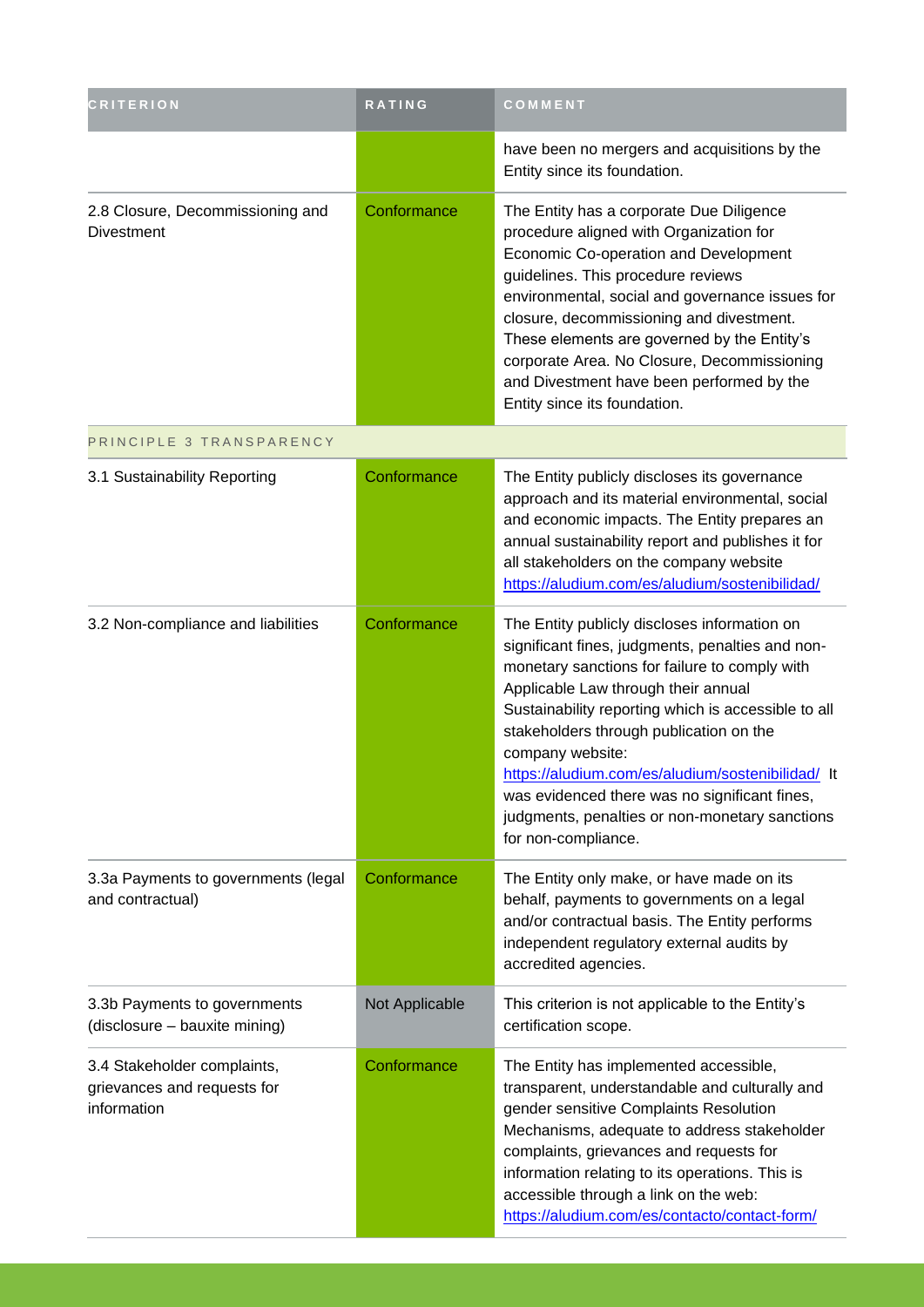| <b>CRITERION</b>                                                   | RATING                    | COMMENT                                                                                                                                                                                                                                                                                                                                                                                                                                              |
|--------------------------------------------------------------------|---------------------------|------------------------------------------------------------------------------------------------------------------------------------------------------------------------------------------------------------------------------------------------------------------------------------------------------------------------------------------------------------------------------------------------------------------------------------------------------|
|                                                                    |                           | It was evidenced there was no legal actions,<br>threatened or ongoing, regarding anti-<br>competitive behaviour and no violation of anti-<br>competition laws. The Entity also has valid ISO<br>14001:2015 and OHSAS 18001 certifications.                                                                                                                                                                                                           |
| PRINCIPLE 4 MATERIAL STEWARDSHIP                                   |                           |                                                                                                                                                                                                                                                                                                                                                                                                                                                      |
| 4.1a Environmental Life Cycle<br>Assessment (life cycle impacts)   | Minor Non-<br>Conformance | The Entity evaluates life cycle impacts of its<br>major product lines for which Aluminium is<br>considered or used, e.g., through life cycle<br>assessments (LCA) studies performed by<br>independent consultant. The LCA was<br>developed for the site, which is cradle to gate<br>including impacts from the raw material supply,<br>transportation to the manufacturer and<br>manufacturing stages, also includes the<br>boundaries of LCA.       |
|                                                                    |                           | However, a minor non-conformance was raised<br>as Aludium's life cycle study did not<br>contemplate the recent changes in processes<br>such as the restart of the foundry in Alicante or<br>the new furnace in Amorebieta. These were<br>identified as aspects that will be relevant, but<br>these impacts are not evaluated with data.                                                                                                              |
| 4.1b Environmental Life Cycle<br>Assessment (cradle to gate)       | Conformance               | The LCA is available upon request. It was<br>evidenced there was no requests have been<br>received.                                                                                                                                                                                                                                                                                                                                                  |
| 4.1c Environmental Life Cycle<br>Assessment (public communication) | Conformance               | The Entity evaluates life cycle impacts of its<br>major product lines for which Aluminium is<br>considered or used. Public communication on<br>LCA includes public access to the LCA<br>information and its underlying assumptions<br>including system boundaries. The LCA is<br>published on the Metal and Aluminium Sector<br>Associations websites:<br>https://www.fempa.es/portada and<br>https://aluminio.org/                                  |
| 4.2 Product design                                                 | Conformance               | The Entity has a formal process for the<br>management of product design, with monthly<br>follow-up of projects, to improve sustainability,<br>including the impacts of the environmental life<br>cycle of the final product. The central Research<br>and Development function manages the product<br>design process for the Entity's sites. Initiatives<br>include adjusting alloy composition,<br>collaborating with suppliers of chemical products |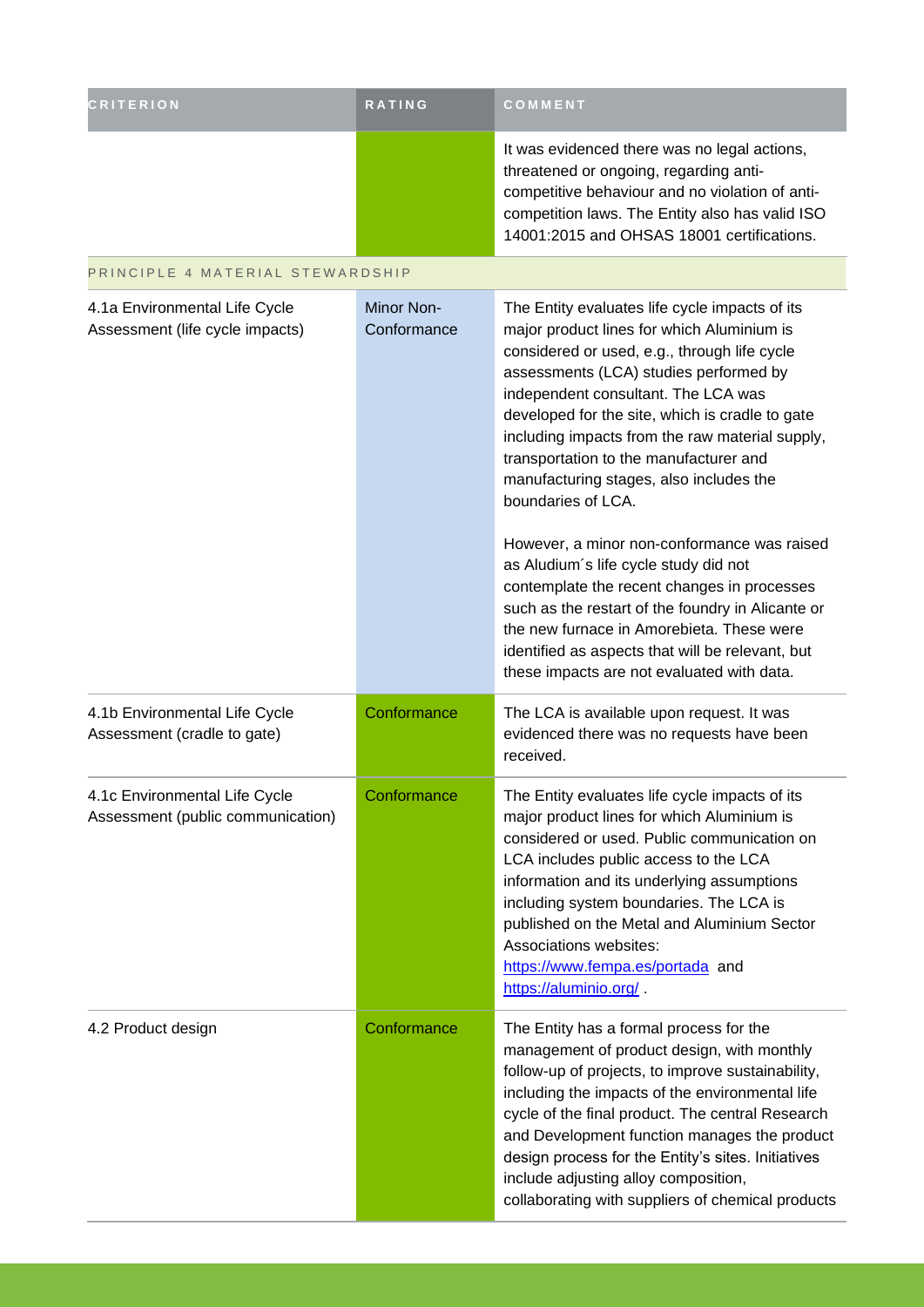| <b>CRITERION</b>                                                         | RATING      | COMMENT                                                                                                                                                                                                                                                                                                                                                                                                                                                                                                   |  |
|--------------------------------------------------------------------------|-------------|-----------------------------------------------------------------------------------------------------------------------------------------------------------------------------------------------------------------------------------------------------------------------------------------------------------------------------------------------------------------------------------------------------------------------------------------------------------------------------------------------------------|--|
|                                                                          |             | and reviewing the use of acids. The Entity has<br>set clear objectives to improve sustainability. An<br>example of this is the objective of reaching zero<br>scrap.                                                                                                                                                                                                                                                                                                                                       |  |
| 4.3a Aluminium Process Scrap<br>(targets)                                | Conformance | The Entity has established strategies targeting<br>100% scrap for collection, recycling and/or<br>reuse, supporting a circular economy thinking.<br>The Entity offers services for the smelting of<br>aluminum that technically adjusts to the<br>technology in place.                                                                                                                                                                                                                                    |  |
| 4.3b Aluminium Process Scrap (alloy<br>separation)                       | Conformance | The Entity has got adequate systems to<br>separate Aluminium alloys and grades for<br>recycling, such as the Standard for Segregation<br>by Alloy, and an appointed manager in charge of<br>carrying out the controls. There is a clear<br>process for assessing the quality of the internal<br>scrap received, and there are plans in place to<br>extend this assessment to external scrap that<br>may be bought in the future.                                                                          |  |
| 4.4a Collection and recycling of<br>products at end-of-life (strategy)   | Conformance | Aludium is an active member of ARPAL, a non-<br>profit association with the objective of promoting<br>the recycling of aluminium containers and<br>improving overall recycling rates. The Entity has<br>a strong recycling capacity and implements a<br>recycling strategy, including specific timelines,<br>activities and targets. The strategy is aligned<br>with the waste hierarchy to maximise recycling<br>and contribute to the improvement of aluminium<br>recycling in the industry as a whole. |  |
| 4.4b Collection and recycling of<br>products at end-of-life (engagement) | Conformance | The Entity is an active member of ARPAL,<br>ARPAL is a non-profit association with the<br>objective of promoting the recycling of aluminum<br>containers: https://aluminio.org /                                                                                                                                                                                                                                                                                                                          |  |
| PRINCIPLE 5 GREENHOUSE GAS EMISSIONS                                     |             |                                                                                                                                                                                                                                                                                                                                                                                                                                                                                                           |  |
| 5.1 Disclosure of GHG emissions and<br>energy use                        | Conformance | The Entity discloses GHG emissions and energy<br>use in their environmental reporting as part of<br>the annual Sustainability report:<br>https://aludium.com/es/aludium/sostenibilidad/<br>$(p.30)$ .<br>GHG emissions are accounted accord the<br>principles Greenhouse Gas Protocol. The GHG<br>emissions has been verified by an external and<br>independent agency. The Entity has valid ISO<br>14001:2015 and ISO 50001:2011 certificates.                                                           |  |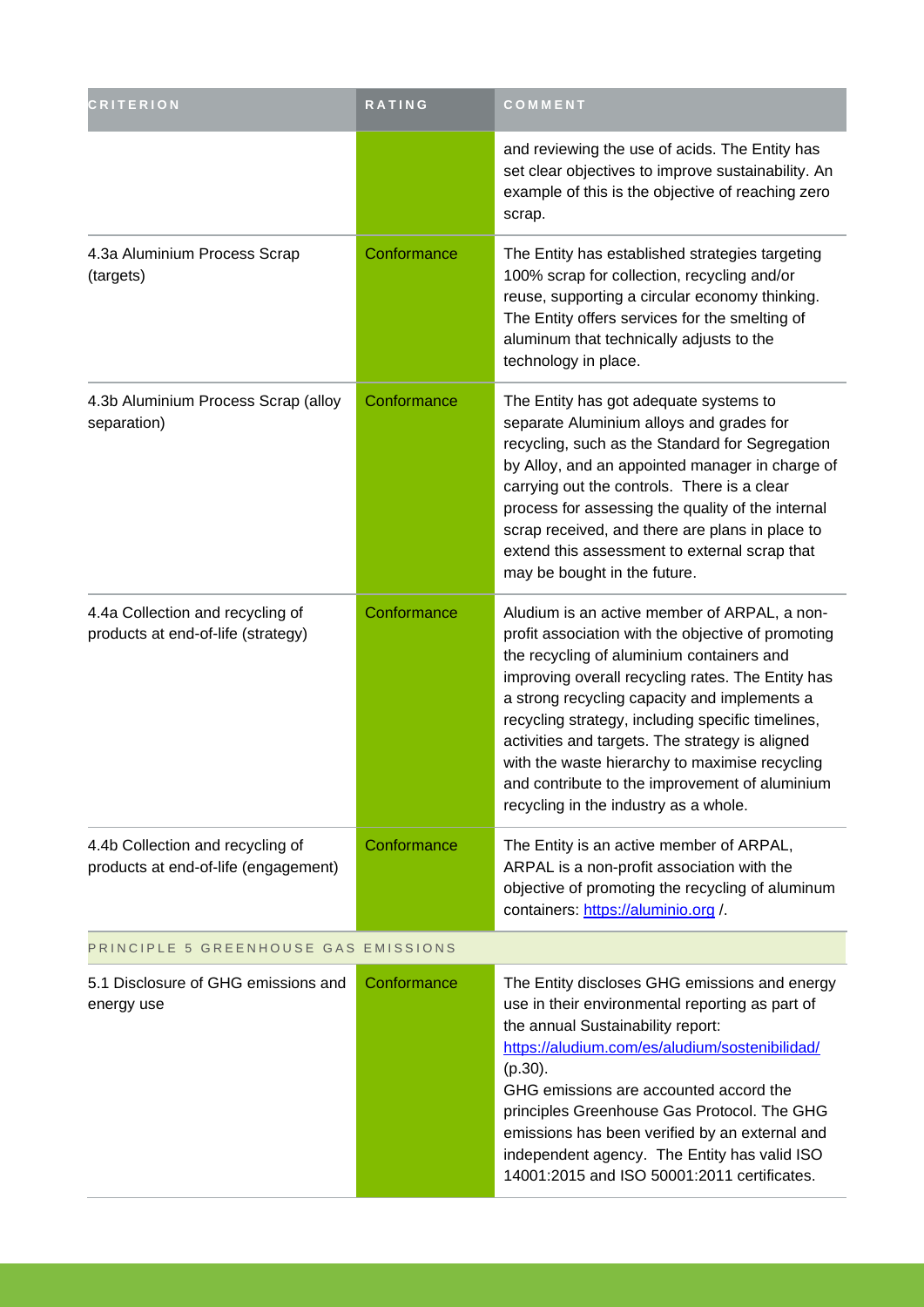| CRITERION                                             | <b>RATING</b>             | COMMENT                                                                                                                                                                                                                                                                                                                                                                                                                                                                                                                                                                                                                                                                                                                                                                                                                                                                                                                                                                                                                             |  |
|-------------------------------------------------------|---------------------------|-------------------------------------------------------------------------------------------------------------------------------------------------------------------------------------------------------------------------------------------------------------------------------------------------------------------------------------------------------------------------------------------------------------------------------------------------------------------------------------------------------------------------------------------------------------------------------------------------------------------------------------------------------------------------------------------------------------------------------------------------------------------------------------------------------------------------------------------------------------------------------------------------------------------------------------------------------------------------------------------------------------------------------------|--|
| 5.2 GHG emissions reductions                          | Minor Non-<br>Conformance | The Entity undertakes to address global climate<br>change actions and has a GHG emission control<br>system that covers its material sources annually.<br>Emission data is communicated to all<br>stakeholders by the sustainability report on the<br>company website:<br>https://aludium.com/es/aludium/sostenibilidad/<br>The Entity monitors and analyzes GHG and<br>energy performance. The Entity has an emission<br>forecast for 2021-2025. Energy and GHG audits<br>are performed by an independent assurance<br>provider on an annual basis. The Entity has<br>valid ISO 14001:2015 and ISO 50001:2011<br>certificates.<br>However, a minor non-conformance was raised<br>as Aludium did not published the emission<br>reduction objectives with their action plans. The<br>emission reduction objectives were not<br>published in the sustainability report. There are<br>emissions performance forecasts for the 2021-<br>2025 period, but they do not reflect an exact<br>goal with action plans aimed at achieving them. |  |
| 5.3a Aluminium Smelting<br>(management system)        | Not Applicable            | This criterion is not applicable to the Entity's<br>certification scope.                                                                                                                                                                                                                                                                                                                                                                                                                                                                                                                                                                                                                                                                                                                                                                                                                                                                                                                                                            |  |
| 5.3b Aluminium Smelting (up to and<br>including 2020) | Not Applicable            | This criterion is not applicable to the Entity's<br>certification scope.                                                                                                                                                                                                                                                                                                                                                                                                                                                                                                                                                                                                                                                                                                                                                                                                                                                                                                                                                            |  |
| 5.3c Aluminium Smelting (after 2020)                  | Not Applicable            | This criterion is not applicable to the Entity's<br>certification scope.                                                                                                                                                                                                                                                                                                                                                                                                                                                                                                                                                                                                                                                                                                                                                                                                                                                                                                                                                            |  |
| PRINCIPLE 6 EMISSIONS, EFFLUENTS AND WASTE            |                           |                                                                                                                                                                                                                                                                                                                                                                                                                                                                                                                                                                                                                                                                                                                                                                                                                                                                                                                                                                                                                                     |  |

| 6.1 Emissions to Air | Minor Non-<br>Conformance | The Entity has good systems and procedures to<br>minimize impacts and to report on emissions to<br>air to regulators and internally to group level.<br>The aggregated performance is presented in the<br>annual report available on the company website:<br>https://aludium.com/es/aludium/sostenibilidad/<br>(p.30). The Entity has a permit for emissions<br>and complies with the limits established by the<br>authorities. The Entity has a valid ISO 14001<br>certificate. |
|----------------------|---------------------------|---------------------------------------------------------------------------------------------------------------------------------------------------------------------------------------------------------------------------------------------------------------------------------------------------------------------------------------------------------------------------------------------------------------------------------------------------------------------------------|
|                      |                           | However, a minor nonconformity was raised<br>since Aludium has not formally defined the<br>action plans to achieve the objectives, which<br>does not allow for effective follow-up.                                                                                                                                                                                                                                                                                             |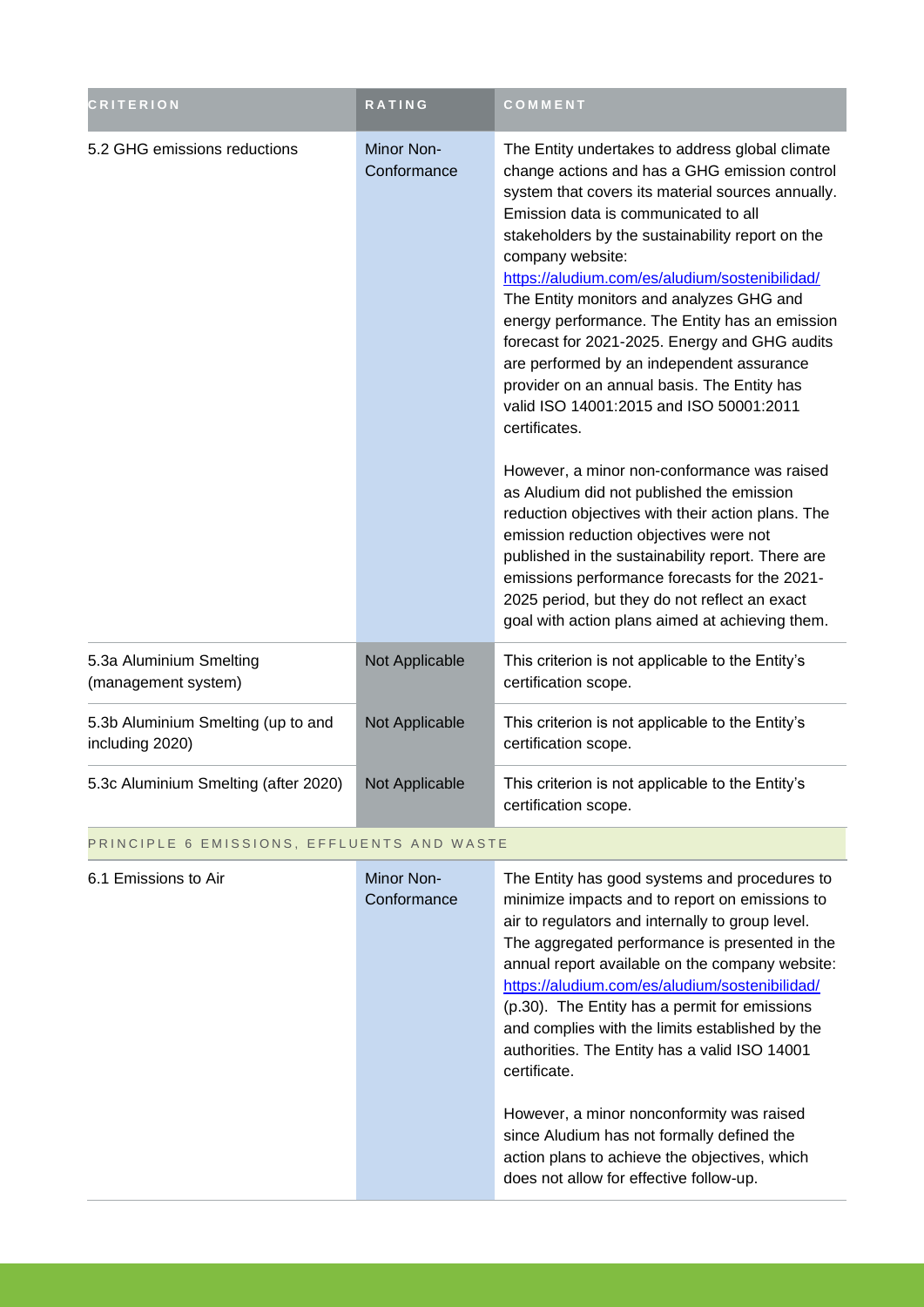| <b>CRITERION</b>                                                     | <b>RATING</b> | COMMENT                                                                                                                                                                                                                                                                                                                                                                                                                                                                                                                                                                                                                                                                                                                                    |
|----------------------------------------------------------------------|---------------|--------------------------------------------------------------------------------------------------------------------------------------------------------------------------------------------------------------------------------------------------------------------------------------------------------------------------------------------------------------------------------------------------------------------------------------------------------------------------------------------------------------------------------------------------------------------------------------------------------------------------------------------------------------------------------------------------------------------------------------------|
| 6.2 Discharges to Water                                              | Conformance   | The Entity has good systems and procedures<br>minimize impacts and to report on discharges to<br>water to regulators and internally. The Entity<br>has carried out a risk assessment and has<br>developed and develops action plans to<br>minimize adverse effects and ensure that all<br>regulatory requirements are met. All sources of<br>water supply, use and discharge have been<br>inventoried in a water balance. There are audit<br>reports made by an accredited external<br>company on the discharges made. The<br>aggregated performance is presented in the<br>annual report available on the company website:<br>https://aludium.com/es/aludium/sostenibilidad /<br>(p.30). The Entity has a valid ISO 14001<br>certificate. |
| 6.3a Assessment and Management<br>of Spills and Leakage (assessment) | Conformance   | The Entity regularly assess major risk related to<br>environmental aspects, potential spills and<br>leakage from the production processes. The<br>Entity has an inventory in the chemical storage<br>plant with potential risks. The Entity has a valid<br>ISO 14001 certificate. The Entity has a valid<br>OHSAS 18001 certificate.                                                                                                                                                                                                                                                                                                                                                                                                       |
| 6.3b Assessment and Management<br>of Spills and Leakage (management) | Conformance   | The Entity has an emergency management plan<br>and an external communication protocol. The<br>Entity defines through its standards how and<br>when to report a spill. The Entity has a spill<br>prevention and control procedure in place to<br>prevent and detect spills and leakages. The<br>Entity communicates the risk analysis<br>methodology in its sustainability report:<br>https://aludium.com/es/aludium/sostenibilidad/<br>If there were any spills, the Entity would report<br>them at: http://www.en.prtr-<br>es.es/Informes/fichacomplejo.aspx?Id_Complejo<br>$= 3126$<br>The Entity has a valid ISO 14001 certificate.<br>The Entity has a valid OHSAS 18001 certificate.                                                  |
| 6.4a Reporting of Spills (immediate<br>disclosure)                   | Conformance   | It was evidenced there was no spills that need to<br>be communicated externally. The Entity has<br>valid ISO 14001:2015 and OHSAS 18.001<br>certificates.                                                                                                                                                                                                                                                                                                                                                                                                                                                                                                                                                                                  |
| 6.4b Reporting of Spills (regular<br>reporting)                      | Conformance   | The Entity has good systems and a reporting<br>culture to address and disclose potential<br>significant spills. The Entity has a spill incident<br>communication protocol which defines how and<br>when to report a spill. Although the Entity has                                                                                                                                                                                                                                                                                                                                                                                                                                                                                         |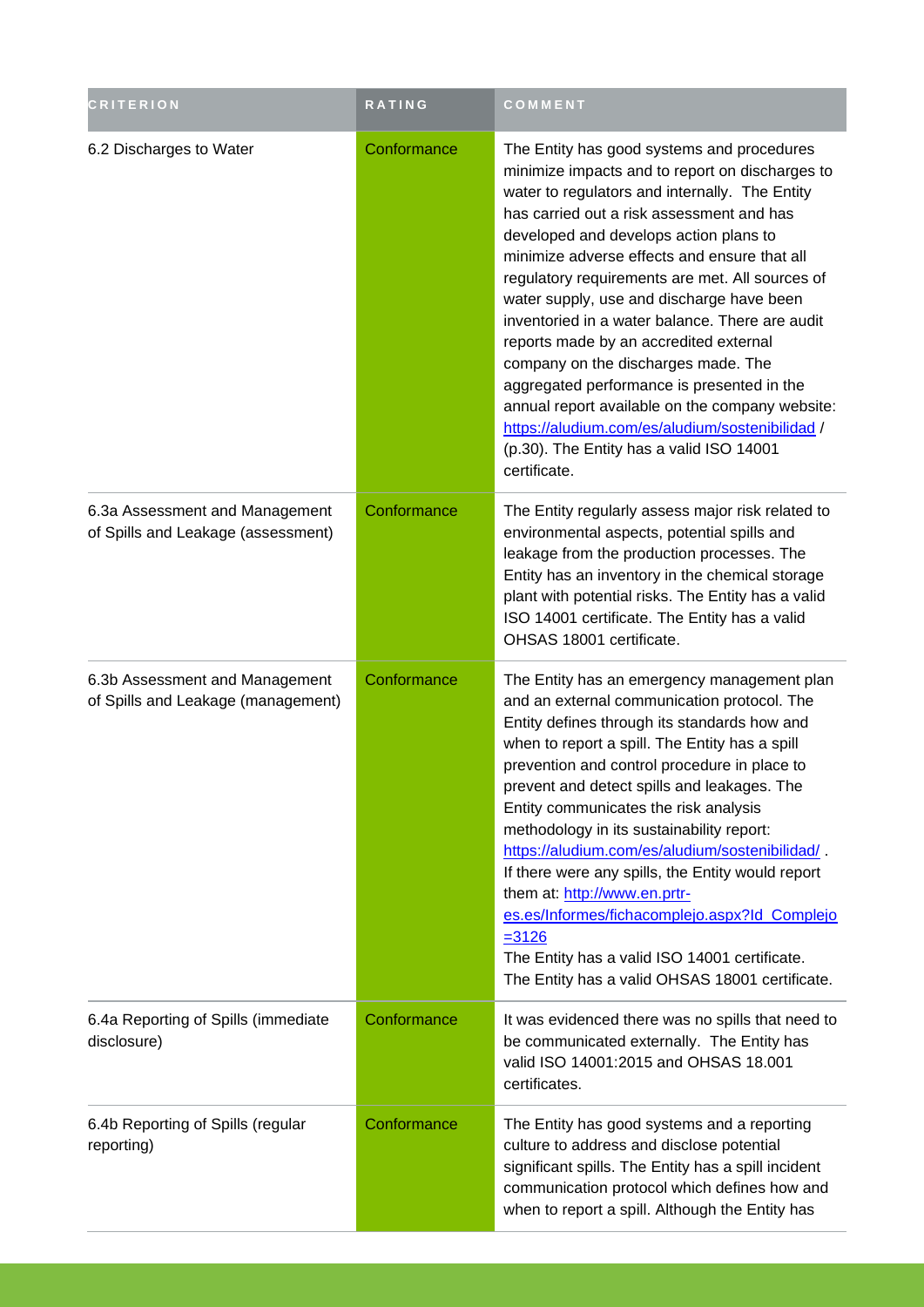| <b>CRITERION</b>                                          | RATING         | COMMENT                                                                                                                                                                                                                                                                                                                                                                                                                                                                                                                                                                                                                                                                                                                                                                                                                                                                                                                                                                                                                                                                                                                                                                                                                                                             |
|-----------------------------------------------------------|----------------|---------------------------------------------------------------------------------------------------------------------------------------------------------------------------------------------------------------------------------------------------------------------------------------------------------------------------------------------------------------------------------------------------------------------------------------------------------------------------------------------------------------------------------------------------------------------------------------------------------------------------------------------------------------------------------------------------------------------------------------------------------------------------------------------------------------------------------------------------------------------------------------------------------------------------------------------------------------------------------------------------------------------------------------------------------------------------------------------------------------------------------------------------------------------------------------------------------------------------------------------------------------------|
|                                                           |                | not had any significant spills, the Entity reports<br>its spill performance at: http://www.en.prtr-<br>es.es/Informes/fichacomplejo.aspx?Id_Complejo<br>$= 3126$                                                                                                                                                                                                                                                                                                                                                                                                                                                                                                                                                                                                                                                                                                                                                                                                                                                                                                                                                                                                                                                                                                    |
| 6.5a Waste management and<br>reporting (strategy)         | Conformance    | The Entity has a strong strategy on recycling<br>and waste management, which is developed in<br>accordance with the Waste Mitigation Hierarchy.<br>Hazardous and non-hazardous waste are<br>managed with a set of strategies with clear<br>timelines. An example of strategy reviewed was<br>the Waste minimization plan which is presented<br>every 4 years; the current plan is running from<br>2019 to 2022. Several projects and investments<br>on recycling are implemented. On non-<br>hazardous waste, examples of initiatives include<br>the Packaging Minimization plan (2019-2021)<br>and various projects achieved in 2018 which<br>allowed reducing the amount of wood and<br>plastics discarded. All waste is stored and<br>controlled as necessary and in accordance with<br>applicable regulations and best management<br>practices. All waste generated is treated with<br>authorized transport and treatment companies.<br>Amorebieta is a manager of non-hazardous<br>waste (aluminum scrap) and self-handles the<br>slag generated in both Alicante and Amorebieta.<br>The Entity publicly disclose the waste<br>generation and disposals in the sustainability<br>report: https://aludium.com/aludium/the-<br>sustainability-report-of-aludium/ |
| 6.5b Waste management and<br>reporting (disclosure)       | Conformance    | The Entity publicly disclose the waste<br>generation and disposals in the sustainability<br>report: https://aludium.com/aludium/the-<br>sustainability-report-of-aludium/ (p.31-33)                                                                                                                                                                                                                                                                                                                                                                                                                                                                                                                                                                                                                                                                                                                                                                                                                                                                                                                                                                                                                                                                                 |
| 6.6a Bauxite Residue (storage<br>construction)            | Not Applicable | This criterion is not applicable to the Entity's<br>certification scope.                                                                                                                                                                                                                                                                                                                                                                                                                                                                                                                                                                                                                                                                                                                                                                                                                                                                                                                                                                                                                                                                                                                                                                                            |
| 6.6b Bauxite Residue (integrity<br>checks and controls)   | Not Applicable | This criterion is not applicable to the Entity's<br>certification scope.                                                                                                                                                                                                                                                                                                                                                                                                                                                                                                                                                                                                                                                                                                                                                                                                                                                                                                                                                                                                                                                                                                                                                                                            |
| 6.6c Bauxite Residue (water<br>discharge)                 | Not Applicable | This criterion is not applicable to the Entity's<br>certification scope.                                                                                                                                                                                                                                                                                                                                                                                                                                                                                                                                                                                                                                                                                                                                                                                                                                                                                                                                                                                                                                                                                                                                                                                            |
| 6.6d Bauxite Residue (marine and<br>aquatic environments) | Not Applicable | This criterion is not applicable to the Entity's<br>certification scope.                                                                                                                                                                                                                                                                                                                                                                                                                                                                                                                                                                                                                                                                                                                                                                                                                                                                                                                                                                                                                                                                                                                                                                                            |
| 6.6e Bauxite Residue (start of the art<br>technologies)   | Not Applicable | This criterion is not applicable to the Entity's<br>certification scope.                                                                                                                                                                                                                                                                                                                                                                                                                                                                                                                                                                                                                                                                                                                                                                                                                                                                                                                                                                                                                                                                                                                                                                                            |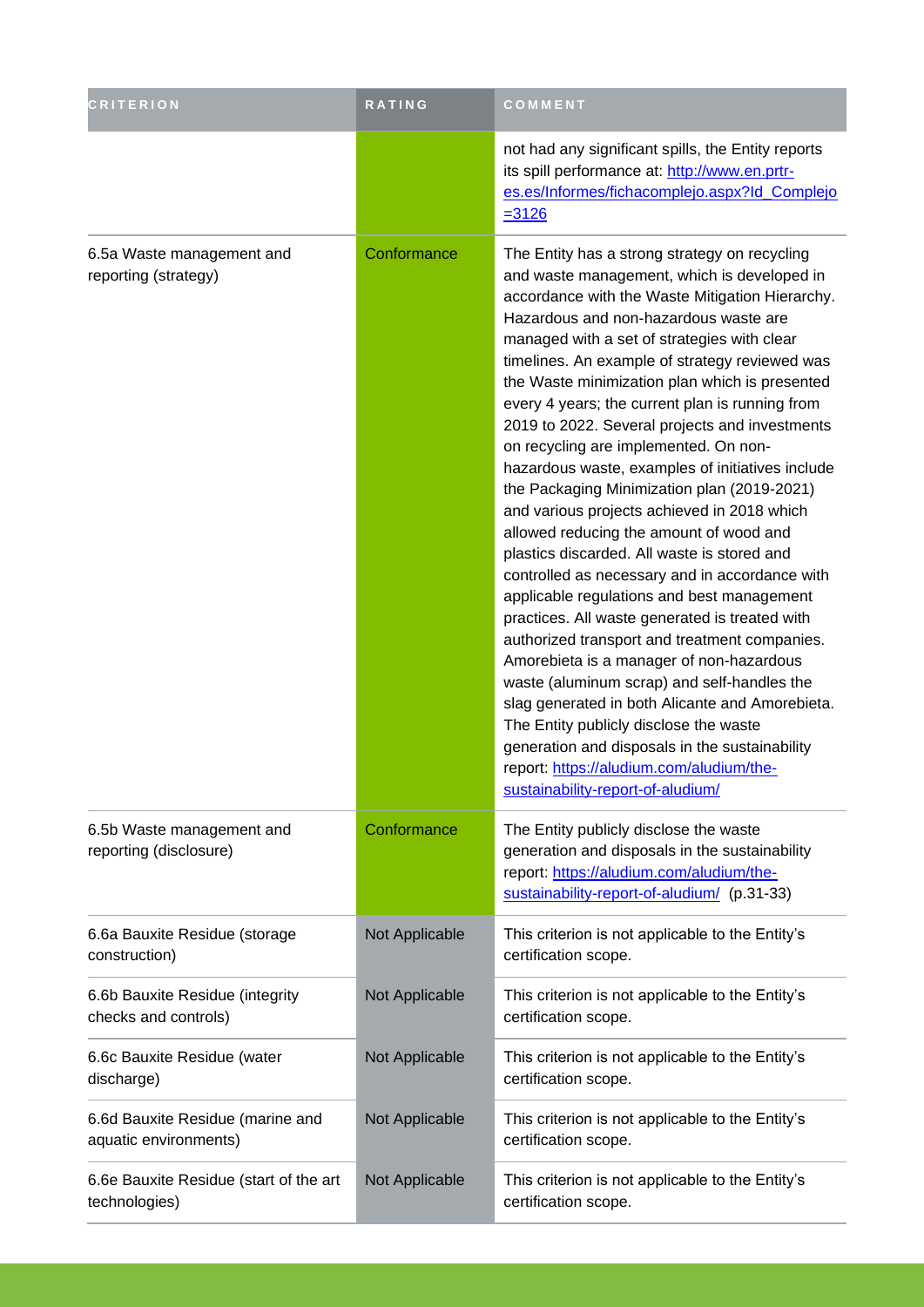| <b>CRITERION</b>                                                 | RATING         | COMMENT                                                                                                                                                                                                                                                                                                                                                                                                                                                                                                                                                                                                                                                                                                                                                                                                  |
|------------------------------------------------------------------|----------------|----------------------------------------------------------------------------------------------------------------------------------------------------------------------------------------------------------------------------------------------------------------------------------------------------------------------------------------------------------------------------------------------------------------------------------------------------------------------------------------------------------------------------------------------------------------------------------------------------------------------------------------------------------------------------------------------------------------------------------------------------------------------------------------------------------|
| 6.6f Bauxite Residue (remediation)                               | Not Applicable | This criterion is not applicable to the Entity's<br>certification scope.                                                                                                                                                                                                                                                                                                                                                                                                                                                                                                                                                                                                                                                                                                                                 |
| 6.7a Spent Pot Lining (SPL) (storage<br>and management)          | Not Applicable | This criterion is not applicable to the Entity's<br>certification scope.                                                                                                                                                                                                                                                                                                                                                                                                                                                                                                                                                                                                                                                                                                                                 |
| 6.7b Spent Pot Lining (SPL)<br>(recovery and recycling)          | Not Applicable | This criterion is not applicable to the Entity's<br>certification scope.                                                                                                                                                                                                                                                                                                                                                                                                                                                                                                                                                                                                                                                                                                                                 |
| 6.7c Spent Pot Lining (SPL)<br>(Untreated SPL)                   | Not Applicable | This criterion is not applicable to the Entity's<br>certification scope.                                                                                                                                                                                                                                                                                                                                                                                                                                                                                                                                                                                                                                                                                                                                 |
| 6.7d Spent Pot Lining (SPL) (review<br>of alternatives)          | Not Applicable | This criterion is not applicable to the Entity's<br>certification scope.                                                                                                                                                                                                                                                                                                                                                                                                                                                                                                                                                                                                                                                                                                                                 |
| 6.7e Spent Pot Lining (SPL) (marine<br>and aquatic environments) | Not Applicable | This criterion is not applicable to the Entity's<br>certification scope.                                                                                                                                                                                                                                                                                                                                                                                                                                                                                                                                                                                                                                                                                                                                 |
| 6.8a Dross (recovery)                                            | Conformance    | The Entity maximises the recovery of aluminium<br>from dross and dross residues. The two Aludium<br>sites (Alicante and Amorebieta) work in<br>collaboration to achieve this. Since 2016,<br>Aludium has processed the salt slag in rotary<br>kilns to recover the residual aluminium. The<br>dross generated in the casthouse of Alicante is<br>stored for shipment to Amorebieta, where 100%<br>of it is processed. This has been facilitated<br>notably by the installation of the new rotary<br>furnace which has allowed the dross and slag<br>generated in both plants, Amorebieta and<br>Alicante, to be treated and recycled. A<br>management system and objectives have been<br>set for monitoring the amount of dross<br>generated and recovered.                                              |
| 6.8b Dross (recycling)                                           | Conformance    | The Entity maximises the recycling of aluminium<br>from dross and dross residues. The two Aludium<br>sites (Alicante and Amorebieta) work in<br>collaboration to achieve this. The dross<br>generated in the casthouse of Alicante is stored<br>for shipment to Amorebieta, where 100% of it is<br>processed. This has been facilitated notably by<br>the installation of the new rotary furnace which<br>has allowed the dross and slag generated in<br>both plants, Amorebieta and Alicante, to be<br>treated and recycled. A management system<br>and objectives have been set for monitoring the<br>amount of dross that is generated and that can<br>be recovered or recycled. The salt slag, the<br>residue of the rotary furnace of Amorebieta, is<br>taken to an authorized manager (BEFESA). In |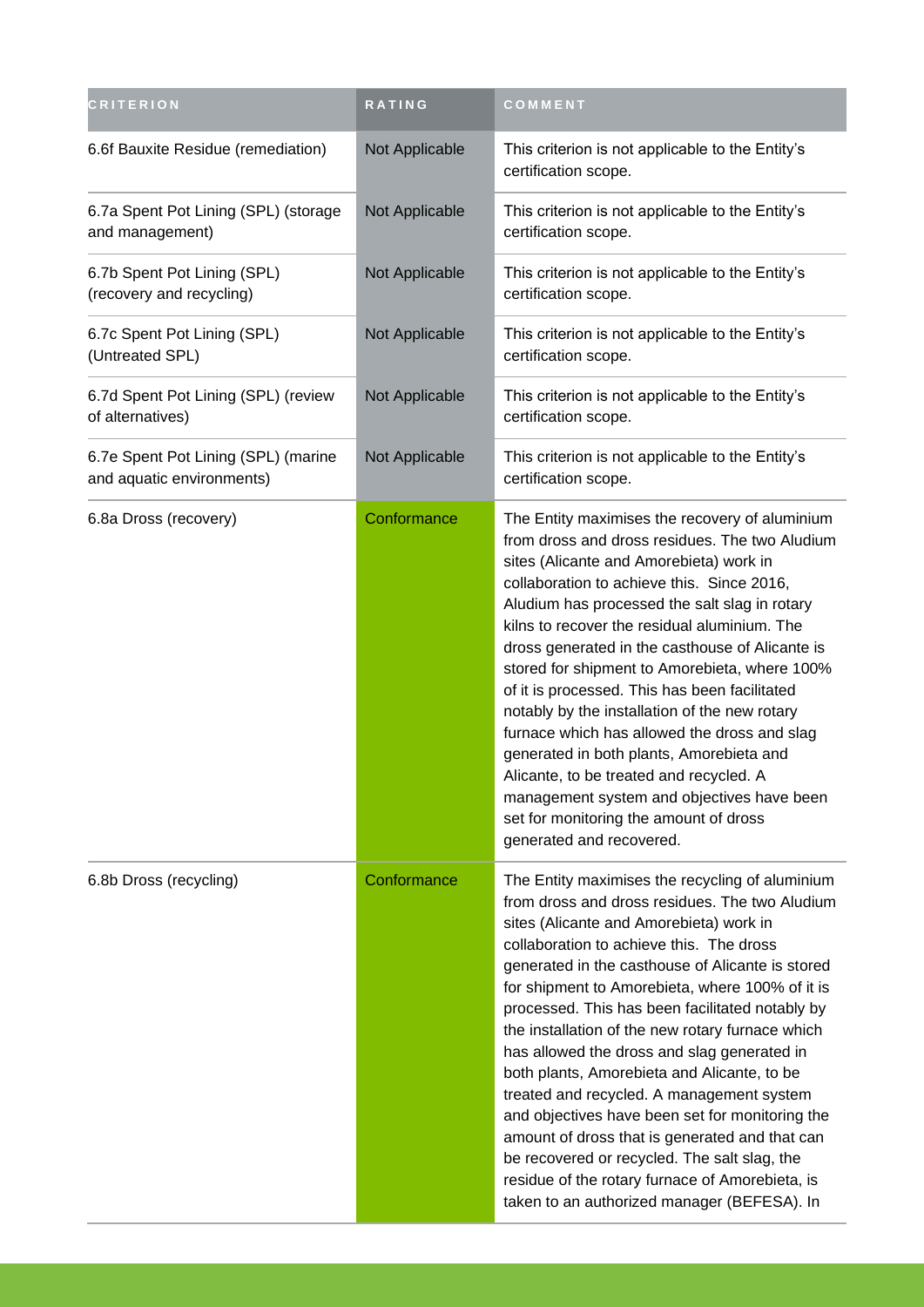| <b>CRITERION</b>                    | RATING      | COMMENT                                                                                                                                                                                                                                                                                                                                                                                                                                                                                                                                                                                                                                                                                                                                                                                                                                                                                                                                                                                                                                                                                                                                                                                                                                                                                                                                                                                                                                                              |
|-------------------------------------|-------------|----------------------------------------------------------------------------------------------------------------------------------------------------------------------------------------------------------------------------------------------------------------------------------------------------------------------------------------------------------------------------------------------------------------------------------------------------------------------------------------------------------------------------------------------------------------------------------------------------------------------------------------------------------------------------------------------------------------------------------------------------------------------------------------------------------------------------------------------------------------------------------------------------------------------------------------------------------------------------------------------------------------------------------------------------------------------------------------------------------------------------------------------------------------------------------------------------------------------------------------------------------------------------------------------------------------------------------------------------------------------------------------------------------------------------------------------------------------------|
|                                     |             | Befesa they fully value that salt scum, which is<br>environmentally beneficial. Treating it they<br>obtain three products that they sell to the<br>market: metallic aluminum, flux salt (which they<br>resell to Aludium) and the rest is sent to an<br>authorised waste management company in<br>Germany that recycles it into PAVAL™, a<br>material used in the ceramics and cements<br>industry. This component can replace cement<br>used in hot-weather concreting conditions,<br>replaces up to 20% of the cement used and<br>provides superior mechanical properties and<br>durability. Aludium reports its Hazardous Waste<br>including slag waste performance on the<br>Ministry of Environmental Transition's website,<br>where historical data is available up to 2009,<br>http://www.en.prtr-<br>es.es/Informes/fichacomplejo.aspx?Id_Complejo<br>$= 3126$                                                                                                                                                                                                                                                                                                                                                                                                                                                                                                                                                                                               |
| 6.8c Dross (review of alternatives) | Conformance | Aludium treats 100% of its dross and there is no<br>dross or dross residue sent to landfill. The two<br>Aludium sites (Alicante and Amorebieta) work in<br>collaboration to achieve full recovery and<br>recycling. The dross generated in the<br>casthouse of Alicante is stored for shipment to<br>Amorebieta, where 100% of it is processed. The<br>salt slag, the residue of the rotary furnace of<br>Amorebieta, is taken to an authorized manager<br>(BEFESA). In Befesa they fully value that salt<br>scum, which is environmentally beneficial.<br>Treating it they obtain three products that they<br>sell to the market: metallic aluminum, flux salt<br>(which they resell to Aludium) and the rest is<br>sent to an authorised waste management<br>company in Germany that recycles it into<br>PAVAL™, a material used in the ceramics and<br>cements industry. This component can replace<br>cement used in hot-weather concreting<br>conditions, replaces up to 20% of the cement<br>used and provides superior mechanical<br>properties and durability. Aludium reports its<br>Hazardous Waste including slag waste<br>performance on the Ministry of Environmental<br>Transition's website, where historical data is<br>available up to 2009, http://www.en.prtr-<br>es.es/Informes/fichacomplejo.aspx?Id_Complejo<br>$=$ 3126. Aludium also publicly discloses its<br>annual waste generation and disposal methods<br>in its sustainability report, |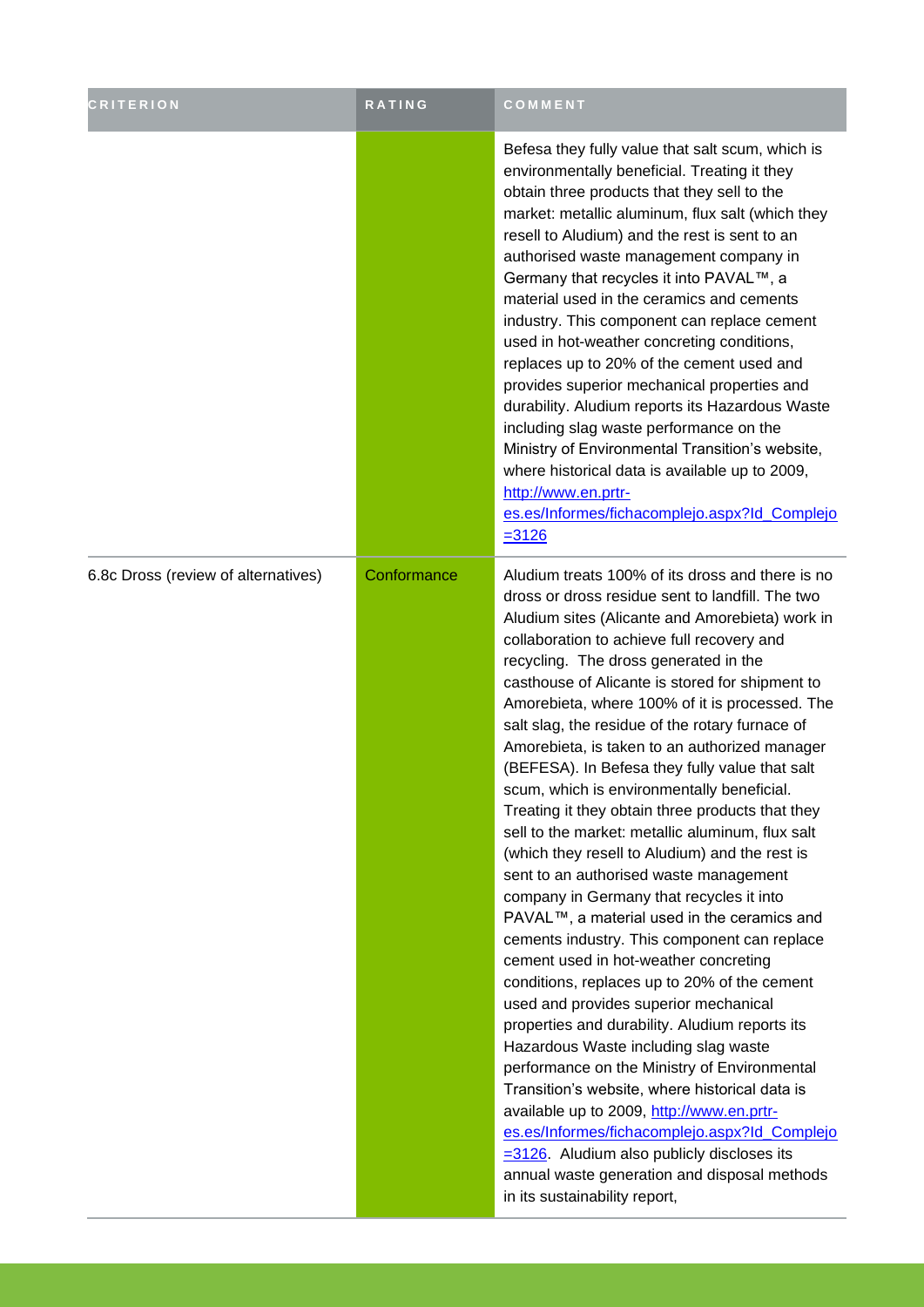| <b>CRITERION</b>                            | <b>RATING</b> | COMMENT                                                                                                                                                                                                                                                                                                                                                                                                                                                                                                                                                                                                                                                                                                                                                                                                                                                                                                                                                    |
|---------------------------------------------|---------------|------------------------------------------------------------------------------------------------------------------------------------------------------------------------------------------------------------------------------------------------------------------------------------------------------------------------------------------------------------------------------------------------------------------------------------------------------------------------------------------------------------------------------------------------------------------------------------------------------------------------------------------------------------------------------------------------------------------------------------------------------------------------------------------------------------------------------------------------------------------------------------------------------------------------------------------------------------|
|                                             |               | https://aludium.com/aludium/the-sustainability-<br>report-of-aludium/ (p.31-33).                                                                                                                                                                                                                                                                                                                                                                                                                                                                                                                                                                                                                                                                                                                                                                                                                                                                           |
| PRINCIPLE 7 WATER STEWARDSHIP               |               |                                                                                                                                                                                                                                                                                                                                                                                                                                                                                                                                                                                                                                                                                                                                                                                                                                                                                                                                                            |
| 7.1a Water assessment (mapping)             | Conformance   | The Entity has mapped its water withdrawal and<br>use locally and reports through internal<br>environmental reporting. The Entity has<br>implemented a water balance showing water<br>inputs and output flows, sources and<br>destination. The Entity is located in the<br>municipality of Alicante, all water supply comes<br>from the municipal network, managed by the<br>water consortium of Alicante. The Entity does<br>not capture water from well or sea. The Entity<br>has a valid ISO 14001 certificate.                                                                                                                                                                                                                                                                                                                                                                                                                                         |
| 7.1b Water assessment (risk<br>assessment)  | Conformance   | The Entity assesses water-related risks in<br>Watersheds in its Area of Influence, which is<br>defined as the Aludium Alicante plant, including<br>casthouses, semi-fabrication, Aludium's R&D<br>Center (Cindal) and administrative facilities.<br>Aludium Alicante is located in the municipality of<br>Alicante and comprises a land occupation of<br>1,000,000 m <sup>2</sup> . All water supply comes from the<br>municipal network, managed by the water<br>consortium of Alicante. In 2019, Aludium<br>conducted a water risk assessment using the<br>Aqueduct™ tool developed by the World<br>Resources Institute. The material water risk<br>identified was water-scarcity. The risk level for<br>Alicante was high. An action plan is in place.<br>The Entity communicates its methodology in its<br>sustainability report:<br>https://aludium.com/es/aludium/sostenibilidad/<br>(p.30). The Entity also holds a valid ISO 14001<br>certificate. |
| 7.2a Water management<br>(management plans) | Conformance   | The Entity has carried out a risk analysis and<br>implements water management plans to<br>minimize adverse effects, with time-bound<br>targets that address material risks identified in<br>criterion 7.1(b). Water consumption targets<br>have been defined for 2019 and 2020, based on<br>maintaining current performance and not<br>exceeding collection permits. The objectives<br>define action plans for consumption control and<br>operational control, with monthly monitoring of<br>the data to identify deviations and new risks.<br>Maps, data and evidence of monthly monitoring<br>were reviewed. Actions already completed                                                                                                                                                                                                                                                                                                                   |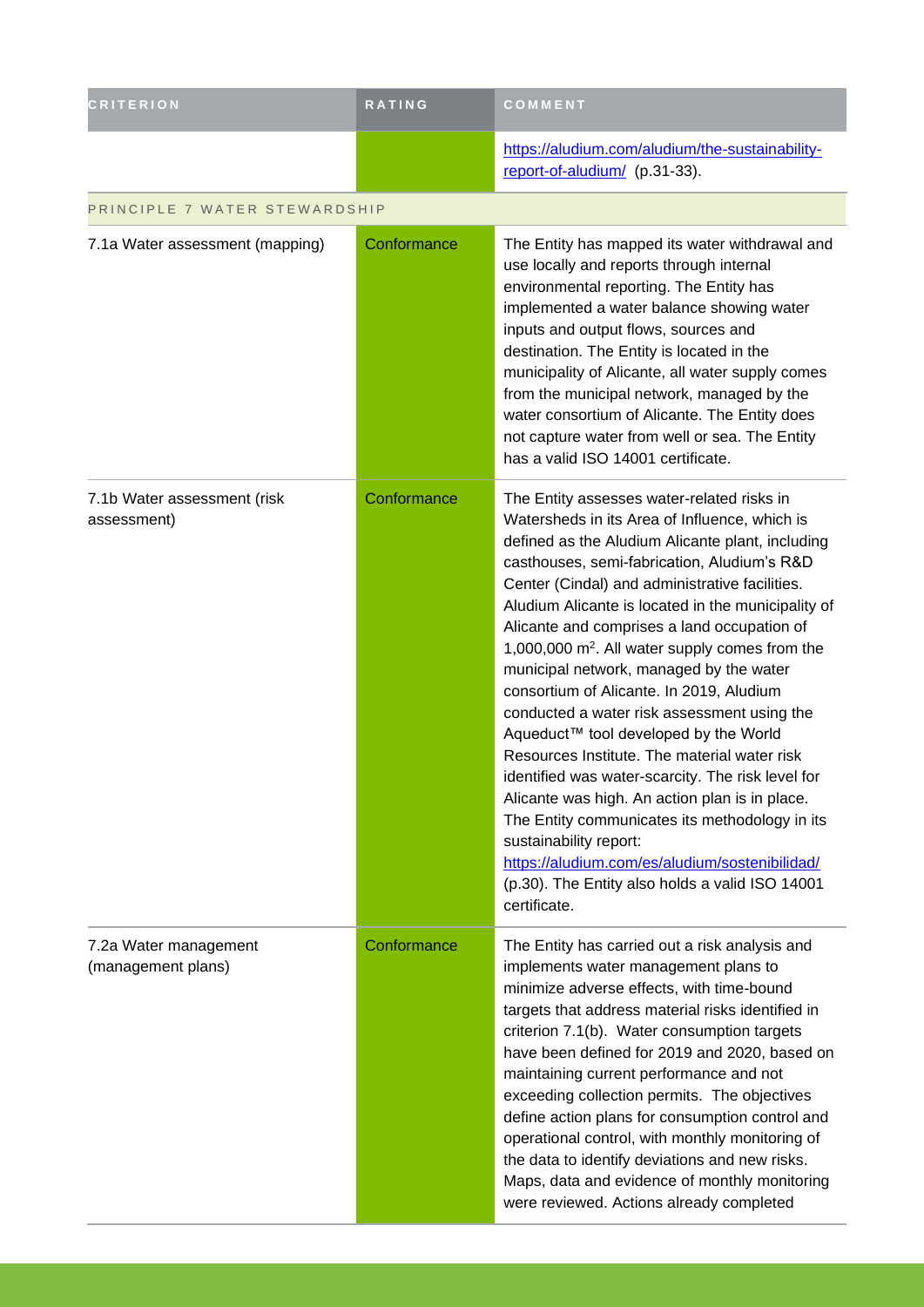| <b>CRITERION</b>                           | RATING      | COMMENT                                                                                                                                                                                                                                                                                                                                                                                                                                                                                                                                                                                                                                                                                                                                                                                                                                       |
|--------------------------------------------|-------------|-----------------------------------------------------------------------------------------------------------------------------------------------------------------------------------------------------------------------------------------------------------------------------------------------------------------------------------------------------------------------------------------------------------------------------------------------------------------------------------------------------------------------------------------------------------------------------------------------------------------------------------------------------------------------------------------------------------------------------------------------------------------------------------------------------------------------------------------------|
|                                            |             | include optimisation of the cooling towers,<br>repairing leaks in the drinking water network,<br>and fire protection. Upcoming initiatives to be<br>finalised end of 2019 include checking the input<br>counter rings and installing water meters. In<br>2018 and so far in 2019, the objectives are met<br>and there are no deviations or new risks,<br>demonstrating effectiveness.                                                                                                                                                                                                                                                                                                                                                                                                                                                         |
| 7.2b Water management (monitoring)         | Conformance | The Entity monitors and follows the action plans<br>associated with the identified material water<br>risks. Water consumption targets have been<br>defined for 2019 and 2020, based on<br>maintaining current performance and not<br>exceeding collection permits. The objectives<br>define action plans for consumption control and<br>operational control, with monthly monitoring of<br>the data to identify deviations and new risks. In<br>2018 and so far in 2019, the objectives are met<br>and there are no deviations or new risks,<br>demonstrating effectiveness. Interviews with the<br>environmental technician, the Health, Safety and<br>Environment coordinator and the ASI manager,<br>as well as maps, data tracking on excel, and<br>invoices also demonstrated effective monthly<br>monitoring of water-management plans. |
| 7.3 Disclosure of water usage and<br>risks | Conformance | The Entity reports its water consumptions<br>performance at: http://www.en.prtr-<br>es.es/Informes/fichacomplejo.aspx?Id_Complejo<br>$= 3126$ The Entity communicates the risk<br>analysis methodology in its sustainability report:<br>https://aludium.com/es/aludium/sostenibilidad/<br>(p.30). The Entity has a valid ISO 14001<br>certificate.                                                                                                                                                                                                                                                                                                                                                                                                                                                                                            |
| PRINCIPLE 8 BIODIVERSITY                   |             |                                                                                                                                                                                                                                                                                                                                                                                                                                                                                                                                                                                                                                                                                                                                                                                                                                               |
| 8.1 Biodiversity assessment                | Conformance | The Entity has assessed the risk and materiality<br>of the impacts on biodiversity from the land use<br>and activities in the Entity's Area of Influence.<br>The Entity has carried out a Biodiversity study.<br>For the assessment of biodiversity impacts, the<br>area of influence comprised of the plant itself, its<br>associated facilities, and the area directly<br>surrounding the plant, including the sea front<br>(Mediterranean Sea), bordered by the road<br>Avinguda d'Elxthe, the Agua Maranga ravine<br>("barranc") south of the site, and the Palmeral<br>park. In the study, the protection biodiversity<br>figures defined in current legislation are used in                                                                                                                                                             |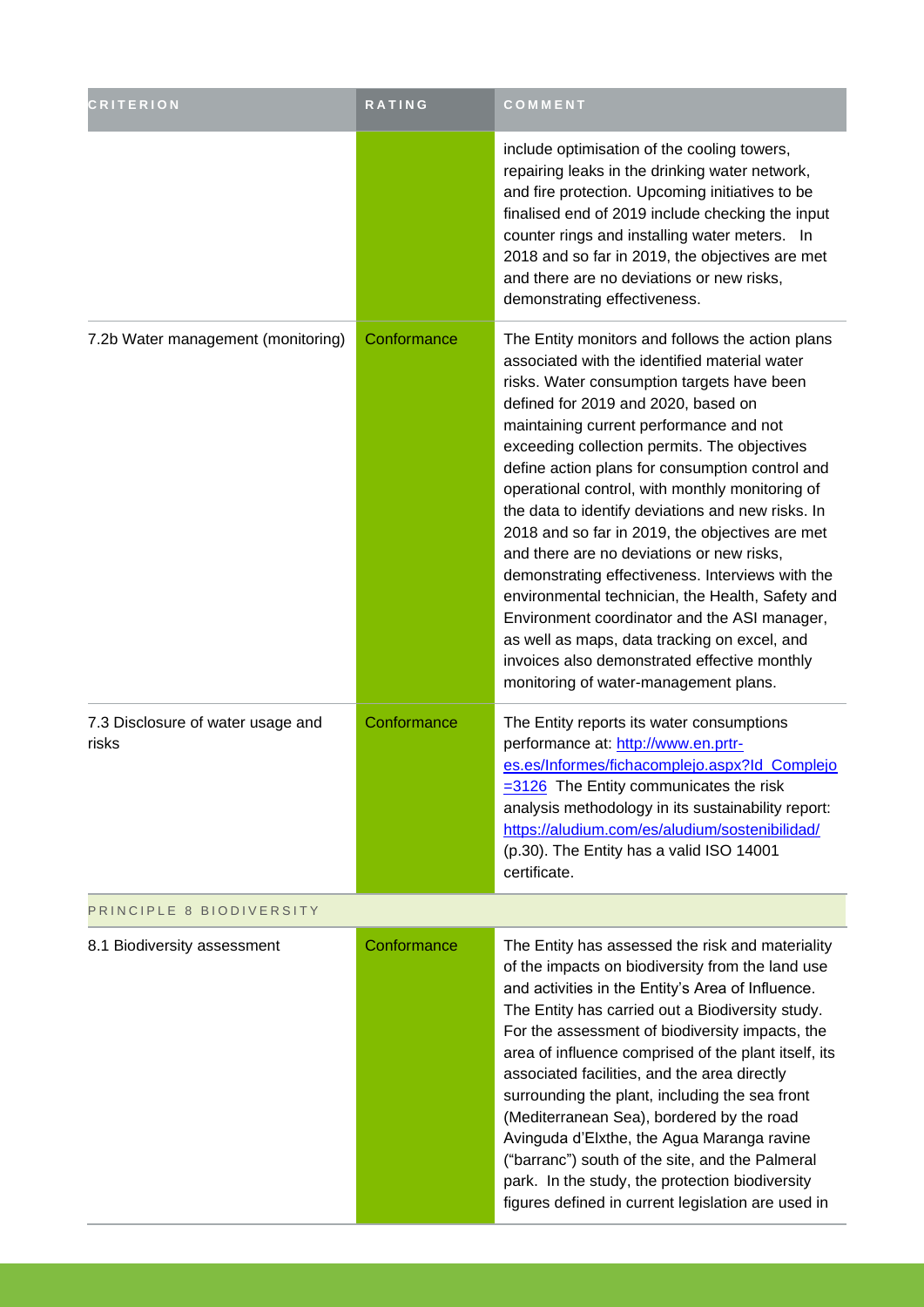| <b>CRITERION</b>                                                                          | <b>RATING</b>             | COMMENT                                                                                                                                                                                                                                                                                                                                                                                       |
|-------------------------------------------------------------------------------------------|---------------------------|-----------------------------------------------------------------------------------------------------------------------------------------------------------------------------------------------------------------------------------------------------------------------------------------------------------------------------------------------------------------------------------------------|
|                                                                                           |                           | terms of biodiversity and that can be correlated<br>with the terms of the HCV (High conservation<br>values) methodology, including flora and fauna.<br>The conclusions of the study were that the<br>Entity's activities have an overall low impact on<br>biodiversity.                                                                                                                       |
| 8.2a Biodiversity management<br>(biodiversity action plans)                               | Minor Non-<br>Conformance | The Entity has carried out a Biodiversity study<br>that identifies the risks and establishes an action<br>plan.                                                                                                                                                                                                                                                                               |
|                                                                                           |                           | However, a minor non-conformance was raised<br>since Aludium has not defined the objectives of<br>achievement of the action plans set out in the<br>biodiversity study.                                                                                                                                                                                                                       |
| 8.2b Biodiversity management<br>(consultation and mitigation<br>hierarchy)                | Conformance               | The biodiversity study follows the Mitigation<br>Hierarchy and is consultative; external<br>stakeholders were involved, especially with<br>sources from local and state authorities, as well<br>as experts in the area of biodiversity and the<br>plant employees themselves.                                                                                                                 |
| 8.2c Biodiversity management<br>(reporting)                                               | Minor Non-<br>Conformance | The biodiversity study and its conclusions are<br>reported publicly in the sustainability report<br>(page 33):<br>https://aludium.com/es/aludium/sostenibilidad/                                                                                                                                                                                                                              |
|                                                                                           |                           | However, a minor non-conformance was raised<br>since Aludium has not communicated the results<br>achieved.                                                                                                                                                                                                                                                                                    |
| 8.3 Alien Species                                                                         | Conformance               | The Entity has carried out a Biodiversity study<br>that identifies the risks and establishes an action<br>plan, including actions for the protection of<br>native flora and fauna and the fight against<br>invasive species. The biodiversity study and its<br>conclusions are reported publicly in the<br>sustainability report (page 33):<br>https://aludium.com/es/aludium/sostenibilidad/ |
| 8.4a Commitment to "No Go" in<br>World Heritage properties<br>(exploration and new mines) | Not Applicable            | This criterion is not applicable to the Entity's<br>certification scope.                                                                                                                                                                                                                                                                                                                      |
| 8.4b Commitment to "No Go" in<br>World Heritage properties (existing<br>operations)       | Not Applicable            | This criterion is not applicable to the Entity's<br>certification scope.                                                                                                                                                                                                                                                                                                                      |
| 8.5a Mine rehabilitation (best<br>available techniques)                                   | Not Applicable            | This criterion is not applicable to the Entity's<br>certification scope.                                                                                                                                                                                                                                                                                                                      |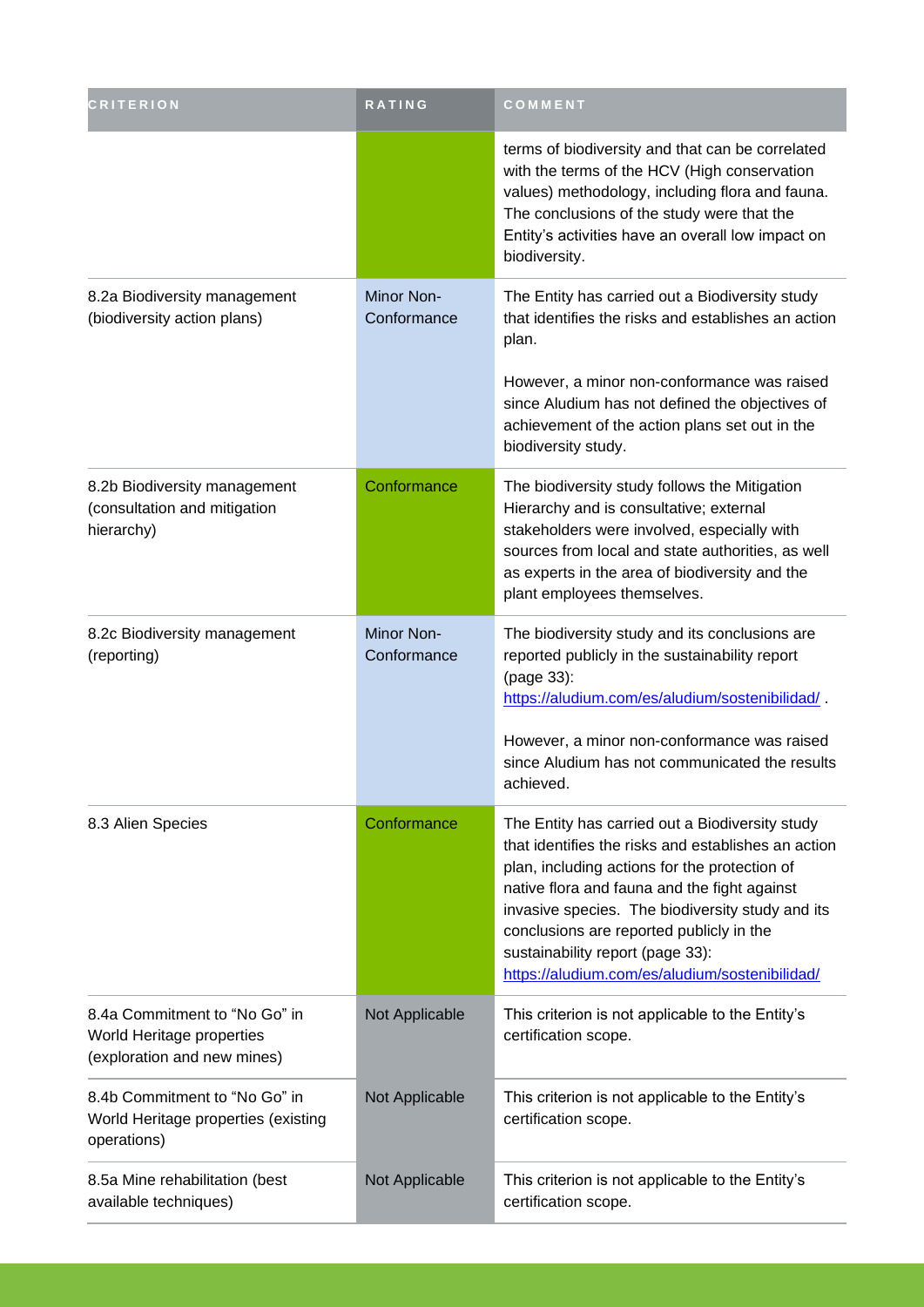| <b>CRITERION</b>                                   | RATING         | COMMENT                                                                                                                                                                                                                                                                                                                                                                                                                                                                                                                                                                                                                                                                                                                                                                                                                                                                                                                                                                                                                                                                                                |
|----------------------------------------------------|----------------|--------------------------------------------------------------------------------------------------------------------------------------------------------------------------------------------------------------------------------------------------------------------------------------------------------------------------------------------------------------------------------------------------------------------------------------------------------------------------------------------------------------------------------------------------------------------------------------------------------------------------------------------------------------------------------------------------------------------------------------------------------------------------------------------------------------------------------------------------------------------------------------------------------------------------------------------------------------------------------------------------------------------------------------------------------------------------------------------------------|
| 8.5b Mine rehabilitation (financial<br>provisions) | Not Applicable | This criterion is not applicable to the Entity's<br>certification scope.                                                                                                                                                                                                                                                                                                                                                                                                                                                                                                                                                                                                                                                                                                                                                                                                                                                                                                                                                                                                                               |
| PRINCIPLE 9 HUMAN RIGHTS                           |                |                                                                                                                                                                                                                                                                                                                                                                                                                                                                                                                                                                                                                                                                                                                                                                                                                                                                                                                                                                                                                                                                                                        |
| 9.1a Human Rights Due Diligence<br>(policy)        | Conformance    | The Entity has a Human Rights Policy integrated<br>in its values, outlined in the code, which are<br>publicly available on the company website:<br>https://aludium.com/es/aludium/mision-vision-<br>valores. The code of conduct is aligned with<br>Danish Human Rights Institute guidelines.                                                                                                                                                                                                                                                                                                                                                                                                                                                                                                                                                                                                                                                                                                                                                                                                          |
| 9.1b Human Rights Due Diligence<br>(process)       | Conformance    | The Entity has a process to detect the risks<br>associated with human rights violations caused<br>by the effect of its employment practices, in<br>relation to the rights of people employed by the<br>company or seeking employment in the<br>company. The Entity explicitly prohibits any type<br>of violation of human rights in the Human Rights<br>Compliance Validation Procedure.                                                                                                                                                                                                                                                                                                                                                                                                                                                                                                                                                                                                                                                                                                               |
| 9.1c Human Rights Due Diligence<br>(remediation)   | Conformance    | No cause or contribution to adverse impacts on<br>Human Rights has been identified by Aludium's<br>due diligence process, and no claims or<br>remediation processes were initiated by<br>interested parties or vulnerable groups.                                                                                                                                                                                                                                                                                                                                                                                                                                                                                                                                                                                                                                                                                                                                                                                                                                                                      |
| 9.2 Women's Rights                                 | Conformance    | The Entity has an Equality Policy integrated in<br>its values, outlined in the code and the<br>sustainability report, in accordance with the<br>reference regulations and sectoral documents of<br>international rights. The Entity publish their<br>employability of women and their values on the<br>company website:<br>https://aludium.com/es/aludium/mision-vision-<br>valores/ and<br>https://aludium.com/es/aludium/sostenibilidad/<br>(p.12, 35, 36, 37). The Entity has an equal plan,<br>which is reviewed annually, which promotes<br>equity in the workplace and the inclusion of<br>women in the workplace. There is a committee<br>(Equality Commission) with unions that holds<br>periodic meetings to review information on any<br>possible discrimination and also as a place to<br>report any situation against the code of conduct.<br>Within the collective agreement mechanisms are<br>established to guarantee non-discrimination in<br>relation to opportunities for promotion,<br>development and salary. The Entity monitors<br>diversity in employability. In individual and |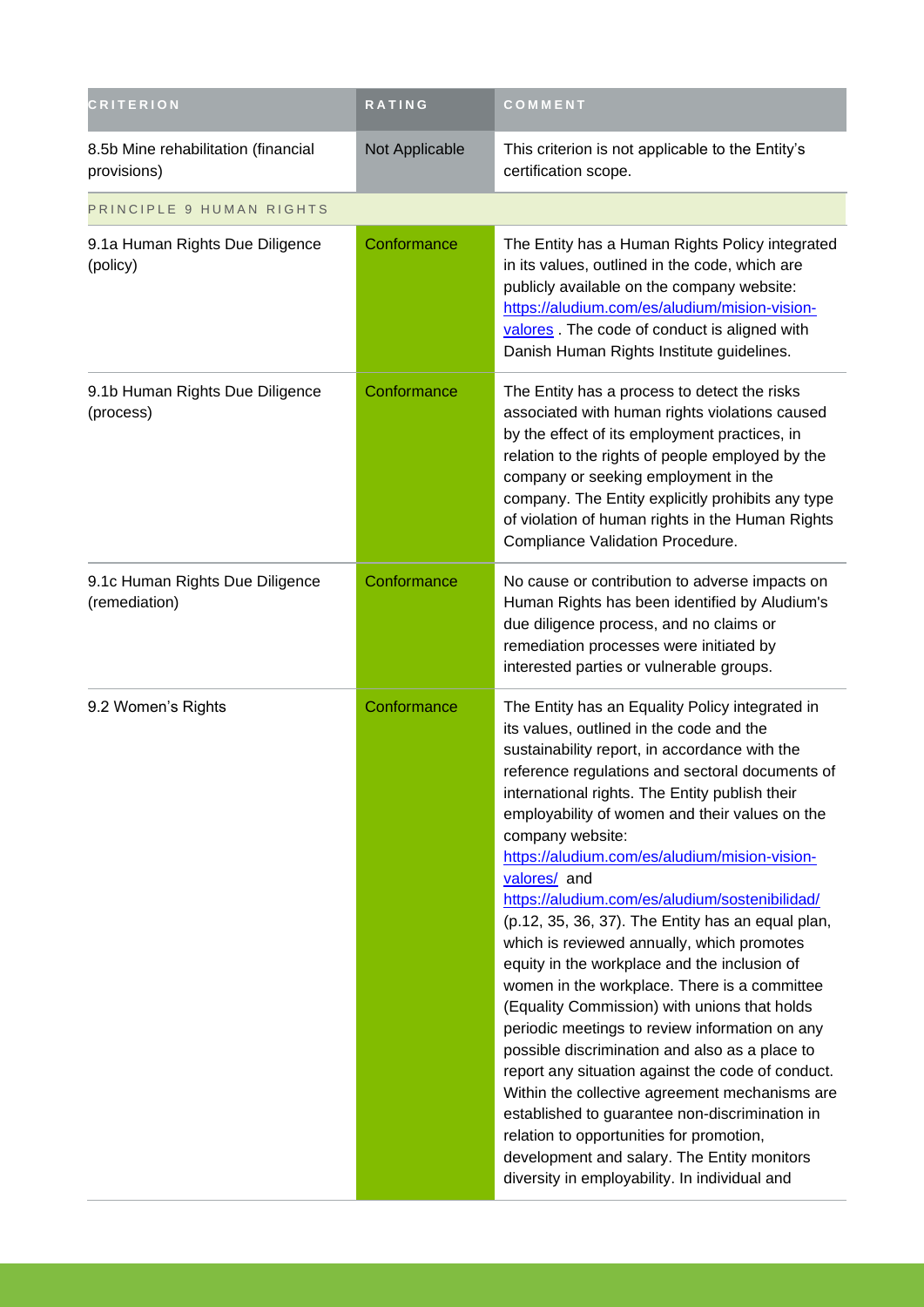| <b>CRITERION</b>                                 | RATING         | COMMENT                                                                                                                                                                                                                                                                                                                                                                                                                                                                                                                                                                                                                                                                                                                                                                                                            |
|--------------------------------------------------|----------------|--------------------------------------------------------------------------------------------------------------------------------------------------------------------------------------------------------------------------------------------------------------------------------------------------------------------------------------------------------------------------------------------------------------------------------------------------------------------------------------------------------------------------------------------------------------------------------------------------------------------------------------------------------------------------------------------------------------------------------------------------------------------------------------------------------------------|
|                                                  |                | collective interviews with employees and unions,<br>no discriminatory actions are identified.                                                                                                                                                                                                                                                                                                                                                                                                                                                                                                                                                                                                                                                                                                                      |
| 9.3 Indigenous Peoples                           | Not Applicable | No presence of indigenous people. This<br>requirement is not applicable for the Certification<br>Scope where the Entity operates                                                                                                                                                                                                                                                                                                                                                                                                                                                                                                                                                                                                                                                                                   |
| 9.4 Free, Prior, and Informed<br>Consent (FPIC)  | Not Applicable | No presence of indigenous people. This<br>requirement is not applicable for the Certification<br>Scope where the Entity operates.                                                                                                                                                                                                                                                                                                                                                                                                                                                                                                                                                                                                                                                                                  |
| 9.5 Cultural and sacred heritage                 | Not Applicable | This requirement is not applicable for the<br>Certification Scope where the Entity operates as<br>there are no places of worship or sacred places<br>in the area of influence of the Entity.                                                                                                                                                                                                                                                                                                                                                                                                                                                                                                                                                                                                                       |
| 9.6a Resettlements (avoid or<br>minimise)        | Not Applicable | Not applicable as it has been evidenced that<br>there has been no resettlement due to the<br>Entity's activity. Additionally, the Entity has<br>implemented a procedure at group level to avoid<br>or minimise any potential resettlement and to<br>cover the impacts of any resettlement.                                                                                                                                                                                                                                                                                                                                                                                                                                                                                                                         |
| 9.6b Resettlements (where<br>unavoidable)        | Not Applicable | Not applicable as it has been evidenced that<br>there has been no resettlement due to the<br>Entity's activity. Additionally, the Entity has<br>implemented a procedure at group level to avoid<br>or minimise any potential resettlement and to<br>cover the impacts of any resettlement.                                                                                                                                                                                                                                                                                                                                                                                                                                                                                                                         |
| 9.7a Local Communities (rights and<br>interests) | Conformance    | The Entity demonstrates respect of the legal and<br>customary rights and interests of local<br>communities through its community engagement<br>and corporate sustainability reporting guidelines.<br>This is notably reflected in the Entity's Social<br>Action Protocol, through which Aludium<br>exercises an active participation in the<br>development of the communities in which it is<br>present and therefore of its stakeholders. The<br>Entity's action plan is monitored through<br>performance indicators. The Entity's initiatives<br>include social investment, providing local<br>employment, volunteering, donations of<br>products and services, promotion of biodiversity,<br>joint work with civil society organizations,<br>collaboration with local not-for-profits in the<br>metal industry. |
| 9.7b Local Communities (impacts)                 | Conformance    | The Entity has a Social Action Protocol to<br>promote actions that range from dialogue and<br>social investments, volunteering, donations of                                                                                                                                                                                                                                                                                                                                                                                                                                                                                                                                                                                                                                                                       |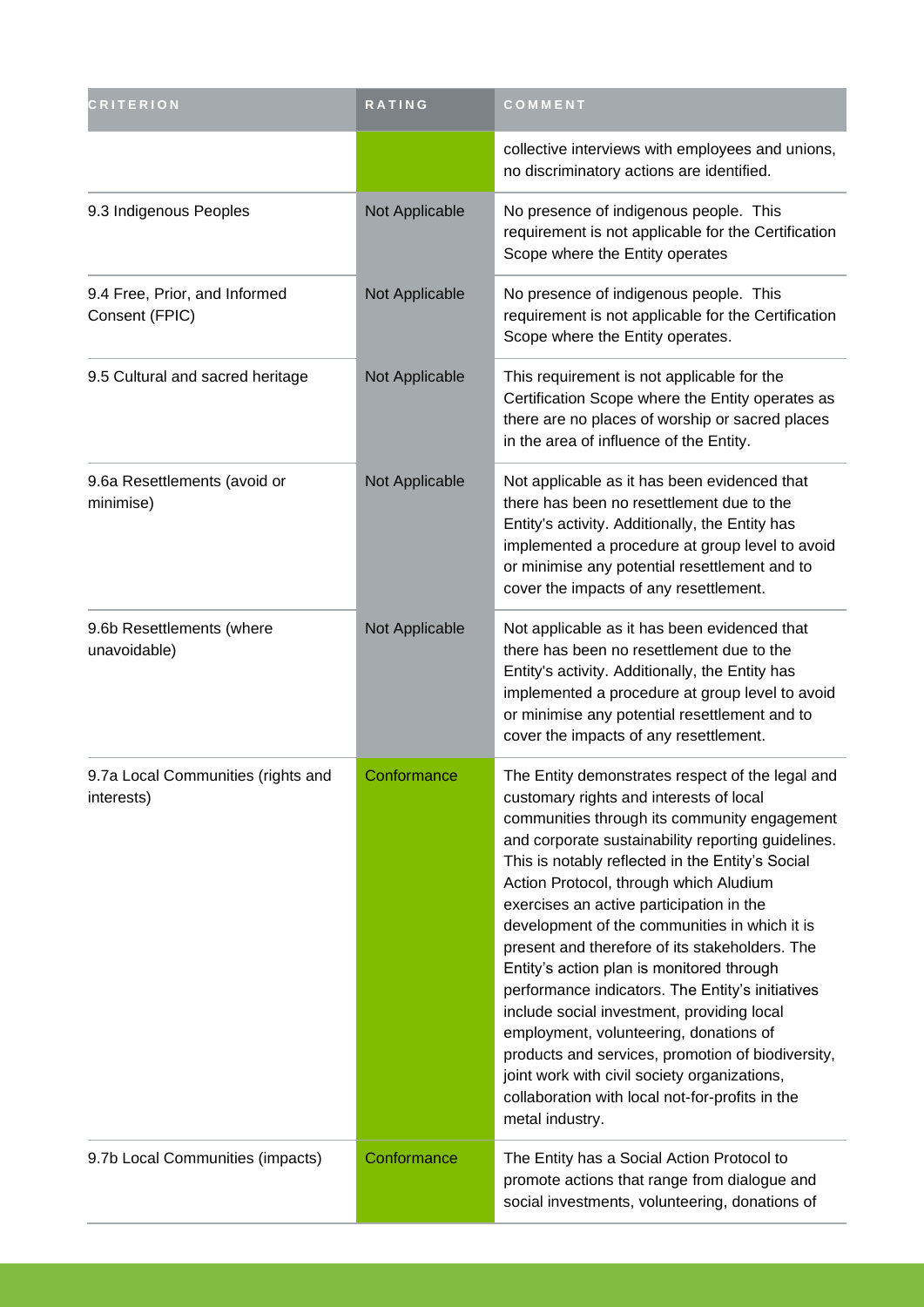| <b>CRITERION</b>                                                                                      | RATING         | COMMENT                                                                                                                                                                                                                                                                                                                                                                                                                                                                                                          |
|-------------------------------------------------------------------------------------------------------|----------------|------------------------------------------------------------------------------------------------------------------------------------------------------------------------------------------------------------------------------------------------------------------------------------------------------------------------------------------------------------------------------------------------------------------------------------------------------------------------------------------------------------------|
|                                                                                                       |                | products and services, joint work with<br>organizations of civil society, etc.                                                                                                                                                                                                                                                                                                                                                                                                                                   |
| 9.7c Local Communities (livelihoods)                                                                  | Conformance    | The Entity has an action plan, detailing various<br>actions in attracting and retaining talent and<br>diversity as well as the Involvement with the<br>Social Community. The action plan includes<br>contact with local communities to identify<br>opportunities and channel requests or queries.<br>The action plan is monitored through<br>performance indicators.                                                                                                                                             |
| 9.8 Conflict-Affected and High-Risk<br>Areas                                                          | Conformance    | The Entity has a corporate Due Diligence<br>procedure aligned with Organization for<br>Economic Co-operation and Development<br>guidelines. This procedure reviews<br>environmental, social and governance issues to<br>not contribute to armed conflict or human right<br>abuses in conflict-affected or high risk areas.<br>These elements are governed at group level. It<br>was evidenced there was no contribution to<br>armed conflict or Human Rights abuses in<br>Conflict-Affected and High-Risk Areas. |
| 9.9 Security practice                                                                                 | Conformance    | The Entity maintains a security contract with a<br>specialized company through a contract and<br>with compliance with the Human Rights policy<br>defined in the code of conduct and reference<br>regulations. The company in charge of security<br>has the appropriate infrastructure, experience<br>and accreditation established by the legislation<br>for compliance with the security activity. The<br>Entity has adequate procedures for the<br>fulfillment of Human Rights.                                |
| PRINCIPLE 10 LABOUR RIGHTS                                                                            |                |                                                                                                                                                                                                                                                                                                                                                                                                                                                                                                                  |
| 10.1a Freedom of Association and<br><b>Right to Collective Bargaining</b><br>(freedom of association) | Conformance    | The Entity has established Health, Safety and<br>Environment procedures. In these procedures<br>are clearly states the recognition of the principle<br>of freedom of association and the right to join<br>employee organizations.                                                                                                                                                                                                                                                                                |
| 10.1b Freedom of Association and<br><b>Right to Collective Bargaining</b><br>(collective bargaining)  | Conformance    | For the site in the Entity's Certification Scope,<br>there is a freely elected workers council in place<br>and Collective Bargaining Agreements are<br>implemented.                                                                                                                                                                                                                                                                                                                                              |
| 10.1c Freedom of Association and<br><b>Right to Collective Bargaining</b><br>(alternative means)      | Not Applicable | This criterion is not applicable because Aludium<br>allows Freedom of Association and Right to<br>Collective Bargaining and does not need<br>alternative systems in that area. The Entity has                                                                                                                                                                                                                                                                                                                    |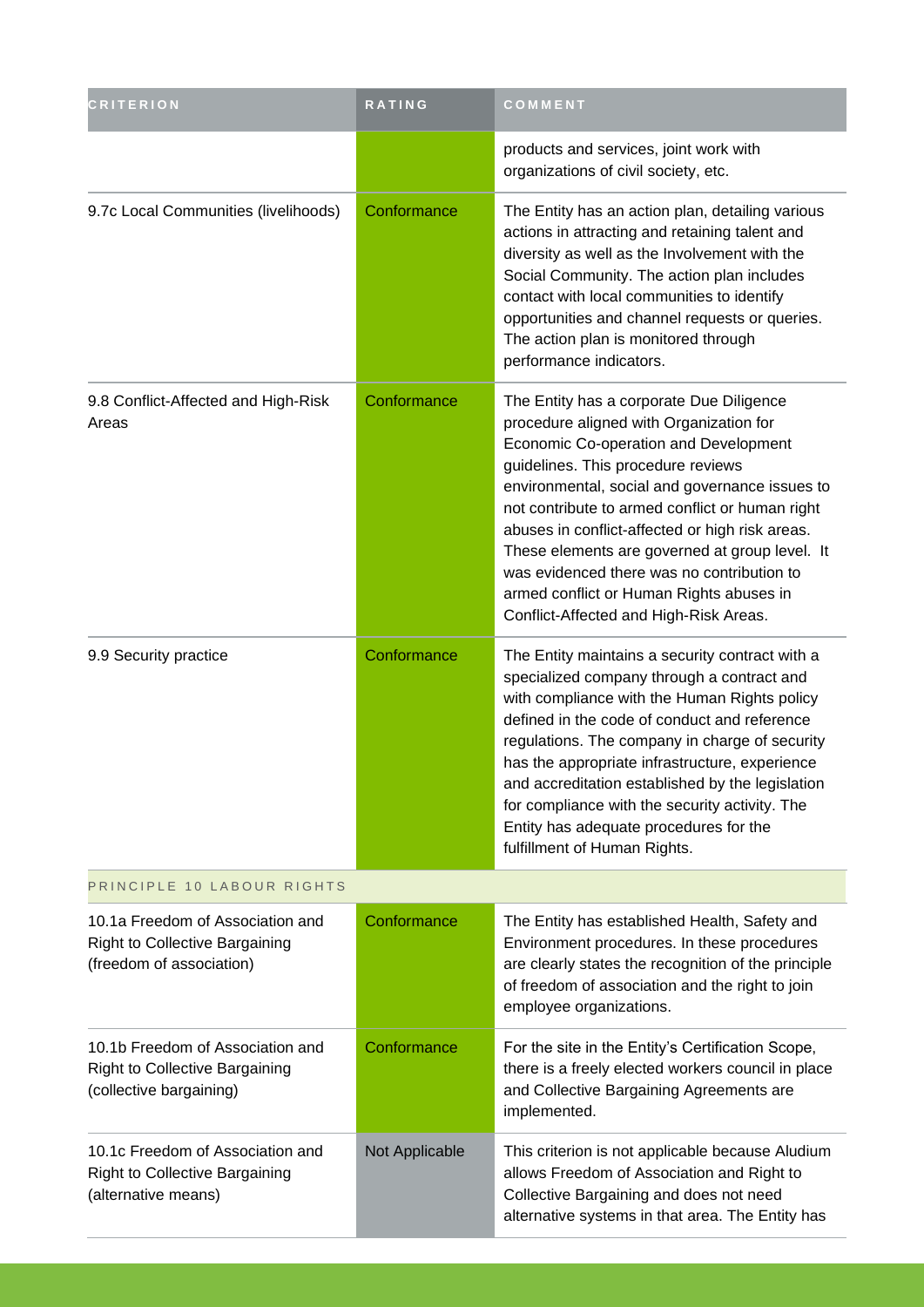| <b>CRITERION</b>                           | RATING      | COMMENT                                                                                                                                                                                                                                                                                                                                                                                                                                                                                                                                                                                                                                                                                                 |
|--------------------------------------------|-------------|---------------------------------------------------------------------------------------------------------------------------------------------------------------------------------------------------------------------------------------------------------------------------------------------------------------------------------------------------------------------------------------------------------------------------------------------------------------------------------------------------------------------------------------------------------------------------------------------------------------------------------------------------------------------------------------------------------|
|                                            |             | a Company Committee formed by internal<br>members and union delegates. The union<br>elections are carried out following the current<br>legislation. All workers can and do have the right<br>freely to appear within union lists. All workers<br>can freely vote. The Collective Bargaining<br>Agreement is negotiated and agreed with the<br>works committee. The Entity also has a valid<br>OHSAS 18001 certificate.                                                                                                                                                                                                                                                                                  |
| 10.2a Child Labour (minimum age)           | Conformance | The Entity has policies and procedures to<br>ensure that minors are not recruited. These<br>procedures clearly state that Aludium will not<br>employ children below the age of 18. This was<br>verified through the review of employees' files,<br>through interviews with workers and trade-union<br>representatives, and during the site tour.                                                                                                                                                                                                                                                                                                                                                        |
| 10.2b Child Labour (hazardous)             | Conformance | The Entity has policies and procedures to<br>ensure that minors are not recruited. These<br>procedures clearly state that Aludium will not<br>employ children below the age of 18, and<br>therefore will not employ children for hazardous<br>work. This was verified through the review of<br>employees' files, through interviews with<br>workers and trade-union representatives, and<br>during the site tour.                                                                                                                                                                                                                                                                                       |
| 10.2c Child Labour (worst forms)           | Conformance | The Entity has policies and procedures to<br>ensure that minors are not recruited. These<br>procedures clearly state that Aludium will not<br>engage in child labour, including the worst forms<br>of child labour. This was verified through the<br>review of employees' files, through interviews<br>with workers and trade-union representatives,<br>and during the site tour.                                                                                                                                                                                                                                                                                                                       |
| 10.3a Forced Labour (human<br>trafficking) | Conformance | The Entity values defined in the code of conduct<br>prevent the Entity from engaging or supporting<br>Human Trafficking either directly or through any<br>employment or recruitment agencies. All Entity<br>employees have the right to work in a safe and<br>respectful environment; they have union<br>representatives and are also covered by law and<br>mostly by collective agreement. All employees<br>of the Entity have legal contracts and are<br>registered with Social Security. All employees of<br>contractors and recruitment agencies working in<br>the factory must submit information on<br>compliance with labor regulations. All the<br>Entity's employees are hired with formalized |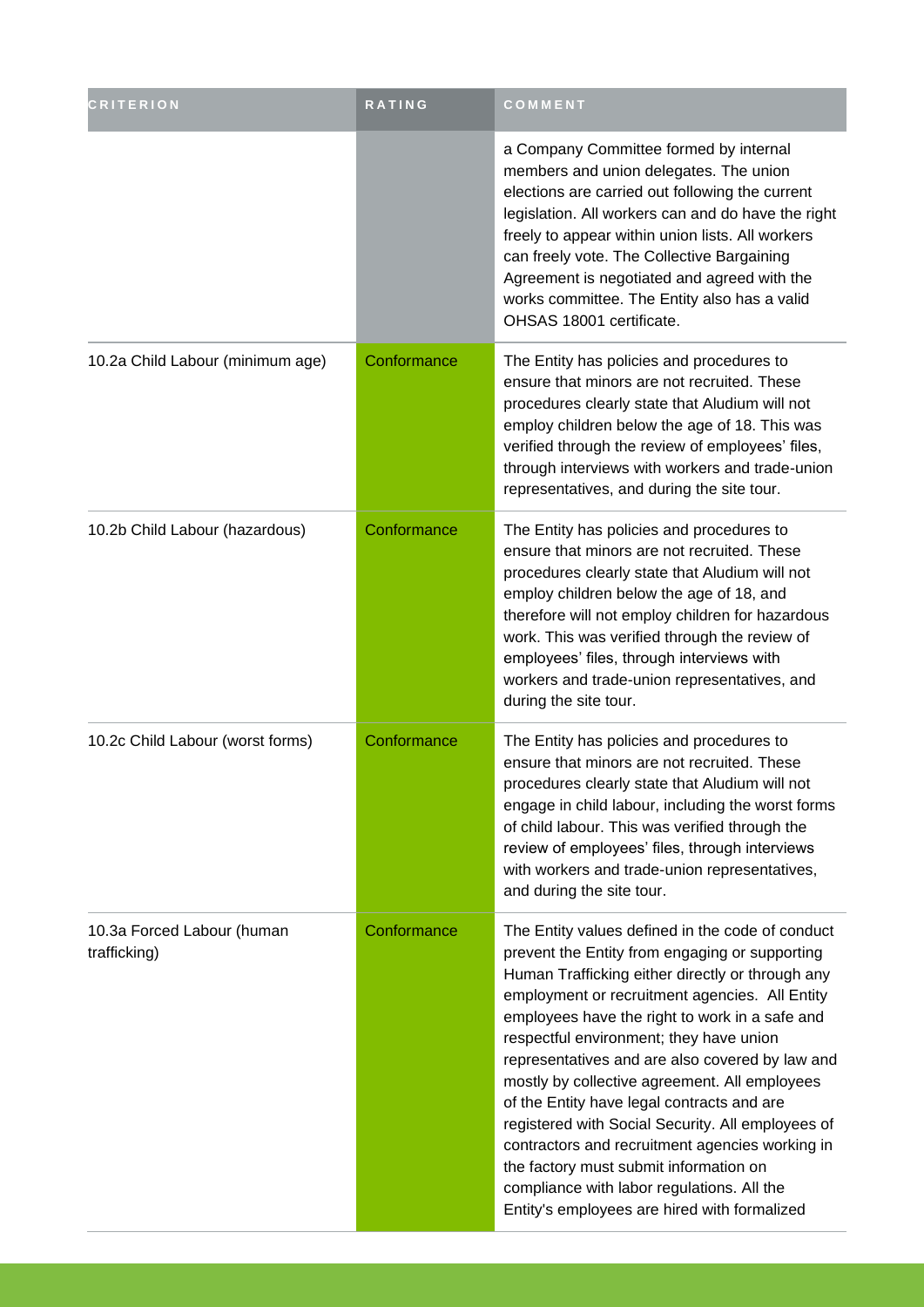| <b>CRITERION</b>                                                             | RATING      | COMMENT                                                                                                                                                                                                                                                                                                                                                                                               |
|------------------------------------------------------------------------------|-------------|-------------------------------------------------------------------------------------------------------------------------------------------------------------------------------------------------------------------------------------------------------------------------------------------------------------------------------------------------------------------------------------------------------|
|                                                                              |             | contracts. All contract employees must comply<br>with the reference labor and safety regulations.<br>The recruitment company used is a multinational<br>company of recognized prestige that operates<br>according to the SOX law (Sarbanes-Oxley Act).                                                                                                                                                |
| 10.3b Forced Labour (deposits, fees,<br>advances)                            | Conformance | The Entity's recruitment procedures do not allow<br>to require any form of deposit, recruitment fee or<br>advance payment for equipment from Workers,<br>either directly or through employment or<br>recruitment agencies. It was evidenced there<br>was no case of any payment withheld or<br>requested.                                                                                             |
| 10.3c Forced Labour (migrant<br>workers)                                     | Conformance | The Entity's recruitment procedures do not allow<br>to require Migrant Workers to lodge deposits or<br>security payments at any time.                                                                                                                                                                                                                                                                 |
| 10.3d Forced Labour (debt bondage)                                           | Conformance | The Entity's recruitment procedures do not allow<br>holding Workers in Debt Bondage or force them<br>to work in order to pay off a debt. It was<br>evidenced there was no employee obligated to<br>pay any debt.                                                                                                                                                                                      |
| 10.3e Forced Labour (freedom of<br>movement)                                 | Conformance | The Entity's recruitment and Human Resources<br>procedures do not allow restricting the freedom<br>of movement of Workers in the workplace or in<br>on-site housing.                                                                                                                                                                                                                                  |
| 10.3f Forced Labour (retention of<br>identity papers, permits, certificates) | Conformance | The Entity's recruitment and Human Resources<br>procedures do not allow retaining original copies<br>of Workers' identity papers, work permits, travel<br>documents or training certificates. It was<br>evidenced there was no original copies of<br>documentation belonging to the employee were<br>kept.                                                                                            |
| 10.3g Forced Labour (freedom to<br>terminate employment)                     | Conformance | The Entity recruitment and Human Resources<br>procedures do not allow denying Workers the<br>freedom to terminate their employment at any<br>time without penalty, given notice of reasonable<br>length.                                                                                                                                                                                              |
| 10.4 Non-Discrimination                                                      | Conformance | The Entity has included in its code of conduct a<br>special chapter with the commitment to have a<br>diverse workforce with special measures to<br>ensure the non-discrimination at the workplace.<br>A committee is also in place with Unions that<br>holds regular meetings to review information<br>about any possible discrimination and also as a<br>place to denounce any situation against the |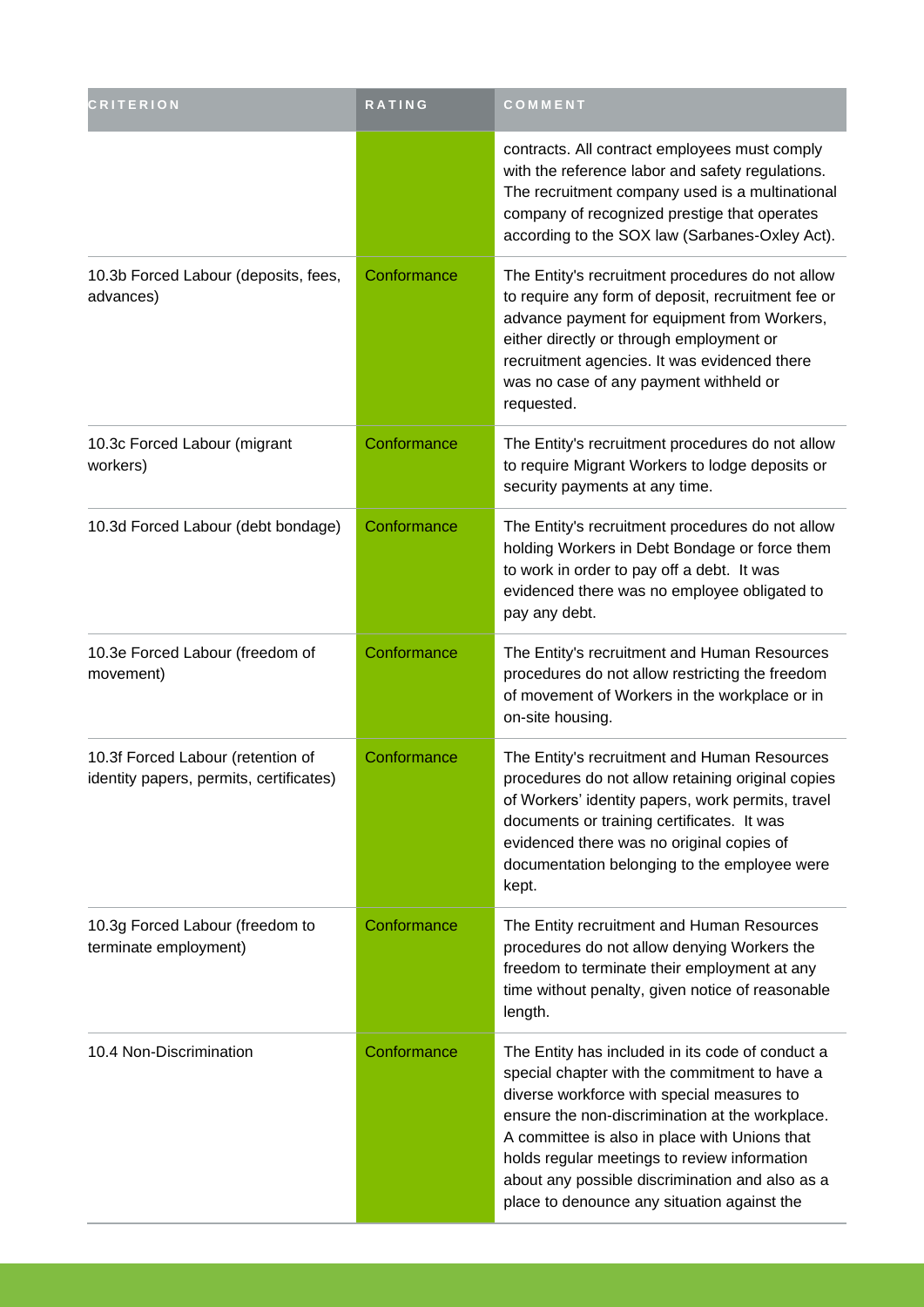| <b>CRITERION</b>                          | RATING      | COMMENT                                                                                                                                                                                                                                                                                                                                                                                                                                                                                                                                                                                                                                         |
|-------------------------------------------|-------------|-------------------------------------------------------------------------------------------------------------------------------------------------------------------------------------------------------------------------------------------------------------------------------------------------------------------------------------------------------------------------------------------------------------------------------------------------------------------------------------------------------------------------------------------------------------------------------------------------------------------------------------------------|
|                                           |             | code of conduct and the collective bargaining<br>agreement. No discrimination was found during<br>audits and interviews at the Entity's sites.                                                                                                                                                                                                                                                                                                                                                                                                                                                                                                  |
| 10.5 Communication and<br>engagement      | Conformance | The Entity has policies to ensure open<br>communication and direct engagement with<br>Workers and their representatives. It also has<br>frequent Meetings established in Collective<br>Bargaining Agreement for the treatment of any<br>labor issue. Workers can also go directly to<br>Human Resources managers or through their<br>union representatives to discuss any issue.<br>Also, employees can make complaints in a<br>confidential environment through the employee's<br>channel.                                                                                                                                                     |
| 10.6 Disciplinary practices               | Conformance | The Entity has policies regarding Labor<br>Conduct. Also applies as a reference the Statute<br>of labor conduct of the Metal Sector also applies<br>as a reference, as well as compliance with those<br>established in the Collective Bargaining<br>Agreement regarding the procedure of hearing<br>before faults and sanctions. After interviews with<br>managers, employees, works council and<br>workers' representatives, no sanction or<br>disciplinary measure is identified in accordance<br>with the collective agreement and the legislation.<br>No incidents of mental or physical punishment<br>were detected at the Entity's sites. |
| 10.7a Remuneration (living wage)          | Conformance | The Entity has a collective bargaining<br>agreement that includes a chapter for<br>remuneration of the personnel. The conditions<br>improve those established in the sector<br>agreements (Metal Sector Agreement). The<br>Entity's payments exceed the minimum salary<br>limit established for Spain.                                                                                                                                                                                                                                                                                                                                          |
| 10.7b Remuneration (method of<br>payment) | Conformance | The Entity makes monthly payment of wages.<br>Workers receive documentation of their payroll<br>receipt in accordance to the law. Payments of<br>wages are conducted monthly in a punctual<br>manner. All workers are getting payslips with<br>payments details.                                                                                                                                                                                                                                                                                                                                                                                |
| 10.8 Working Time                         | Conformance | The Entity establishes in collective bargaining<br>agreement the number of annual hours to be<br>carried out, the organization of vacations as well<br>as the procedures for their request. Also<br>includes the norm for compensation in the event<br>of termination due to TA (temporary disability) or                                                                                                                                                                                                                                                                                                                                       |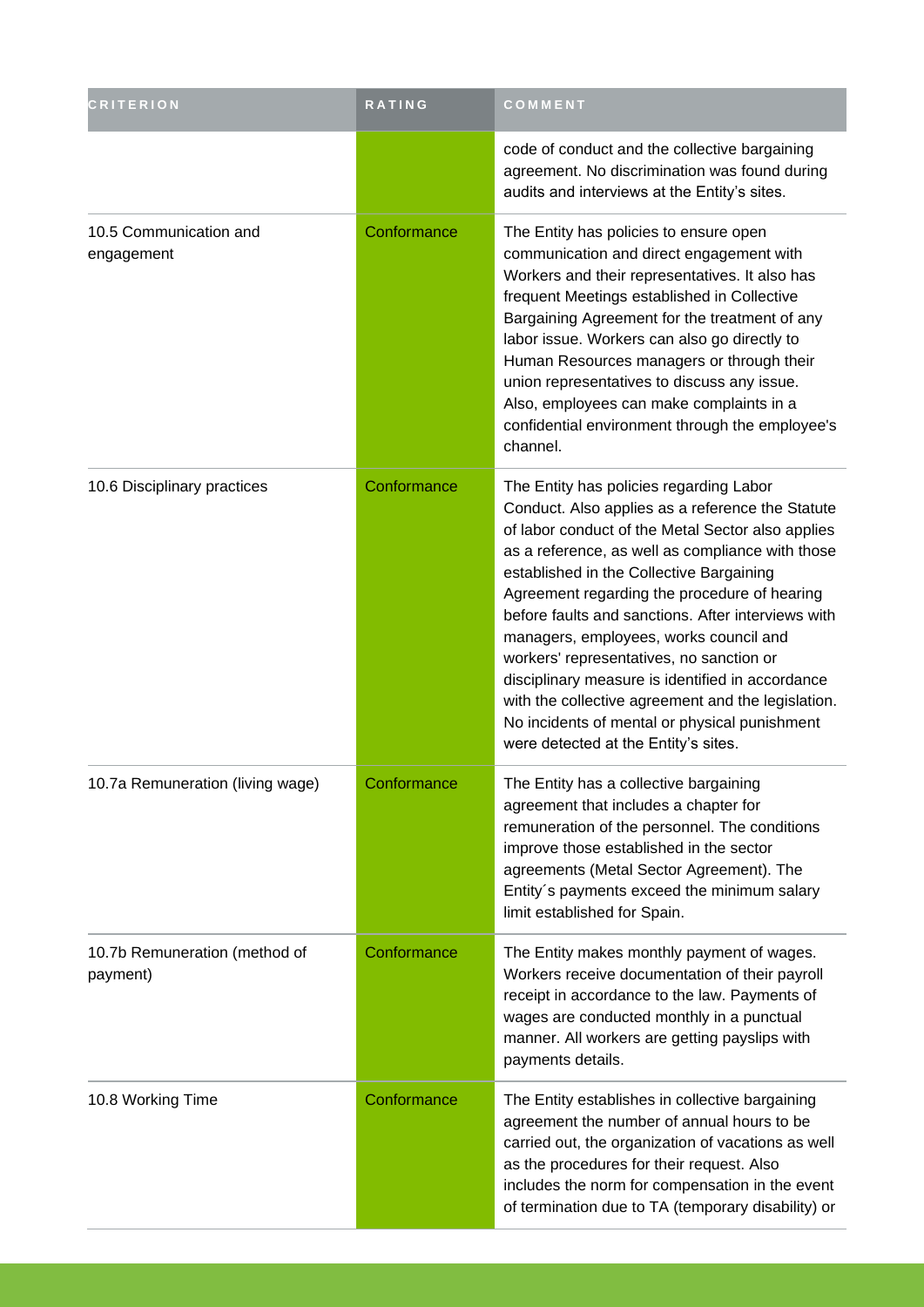| <b>CRITERION</b> | <b>RATING</b> | COMMENT                                                                                                                                                                                                                                                                                                                                                                                                                                                                                             |
|------------------|---------------|-----------------------------------------------------------------------------------------------------------------------------------------------------------------------------------------------------------------------------------------------------------------------------------------------------------------------------------------------------------------------------------------------------------------------------------------------------------------------------------------------------|
|                  |               | Work Accident, complementing the provisions of<br>the legislation and improving the conditions<br>established by law. Monitoring of compliance<br>with the legal limit of overtime of each worker is<br>also carried out. The Entity promotes the<br>reconciliation of work and family life. Different<br>shift models are in place for the Entity's sites.<br>These are approved by Workers council and<br>local authorities. Public holidays and Annual<br>leave are paid according to local law. |

the control of the control of the control of

#### PRINCIPLE 11 OCCUPATIONAL HEALTH AND SAFETY

| 11.1a Occupational Health and<br>Safety (OH&S) Policy (policy)                  | Conformance | The Entity has a code of conduct, approved by<br>CEO. The Entity has an HSE policy approved<br>by Plant Manager. The code of conduct and the<br>HSE policy identify and evaluate the risks, the<br>control thereof, the investigation of accidents<br>and incidents and the development of the<br>effectiveness of the Safety management<br>system. It is appropriate to the magnitude and<br>nature of the risks of the safety management<br>system and includes a commitment to<br>continuous improvement and the prevention of<br>injuries and damages. It includes the<br>commitment towards legal requirements. It<br>provides a frame of reference for creating and<br>reviewing the objectives of the health and safety<br>management system.                                                                    |
|---------------------------------------------------------------------------------|-------------|-------------------------------------------------------------------------------------------------------------------------------------------------------------------------------------------------------------------------------------------------------------------------------------------------------------------------------------------------------------------------------------------------------------------------------------------------------------------------------------------------------------------------------------------------------------------------------------------------------------------------------------------------------------------------------------------------------------------------------------------------------------------------------------------------------------------------|
| 11.1b Occupational Health and<br>Safety (OH&S) Policy (workers and<br>visitors) | Conformance | The Entity has an HSE policy approved by Plant<br>Manager. It is known by all the people who work<br>in the organization, both their own and<br>collaborating companies, as well as visitors. The<br>HSE policy is published on the company<br>website: https://aludium.com/es/care/politica-de-<br>medio-ambiente-salud-y-seguridad/ and is part<br>of the code of conduct published on the<br>company website:<br>https://aludium.com/es/aludium/mision-vision-<br>valores/ The safety and health performance data<br>is published in the sustainability report published<br>on the company website:<br>https://aludium.com/es/aludium/sostenibilidad/<br>(p.12-18) The conditions for contracts and<br>suppliers are published on the website:<br>https://aludium.com/es/aludium/estandares-<br>para-los-provedores/ |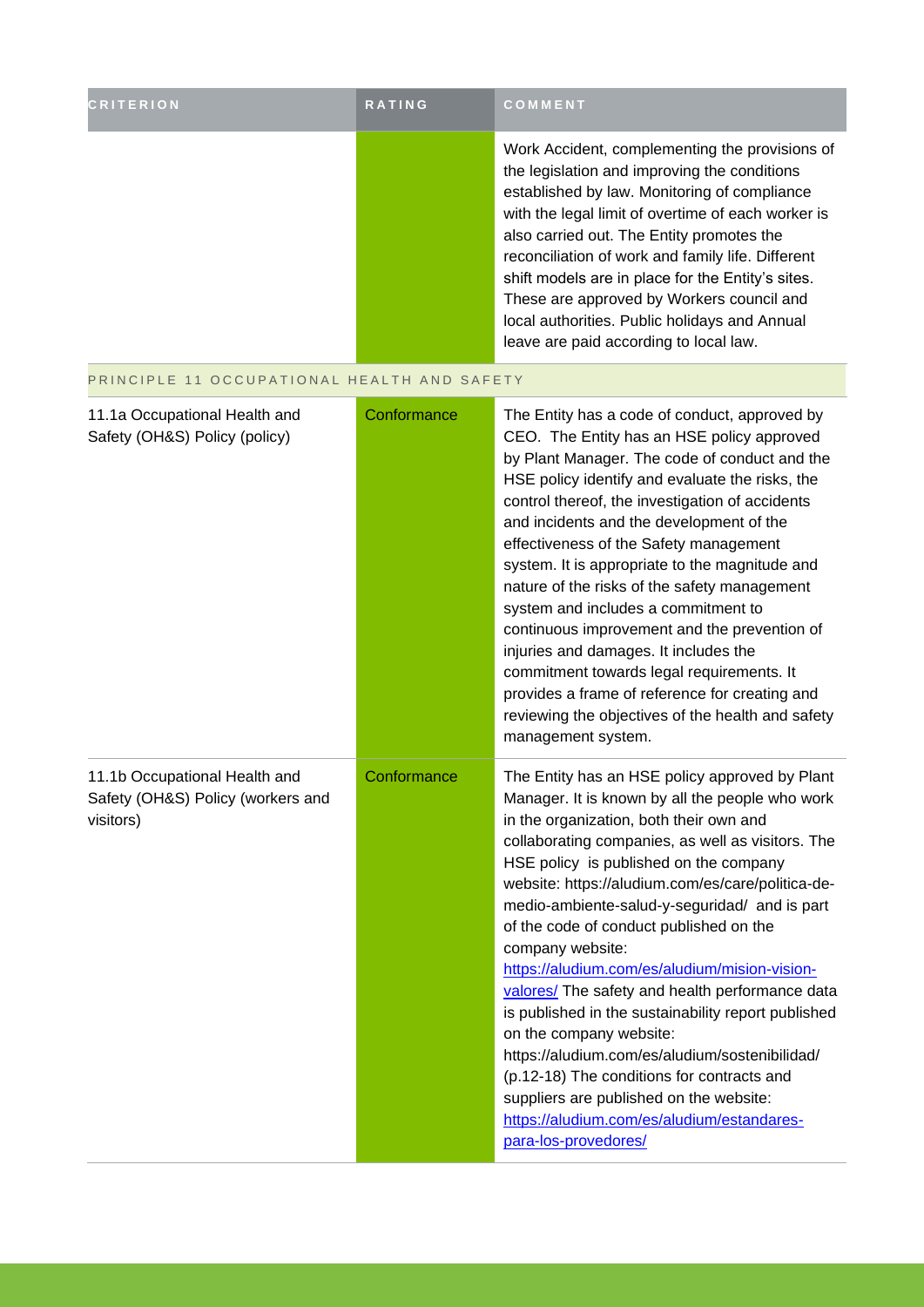| <b>CRITERION</b>                                                                        | RATING      | COMMENT                                                                                                                                                                                                                                                                                                                                                                                                                                                                                                                                                                                                                                                                                                                                                                                                                                      |
|-----------------------------------------------------------------------------------------|-------------|----------------------------------------------------------------------------------------------------------------------------------------------------------------------------------------------------------------------------------------------------------------------------------------------------------------------------------------------------------------------------------------------------------------------------------------------------------------------------------------------------------------------------------------------------------------------------------------------------------------------------------------------------------------------------------------------------------------------------------------------------------------------------------------------------------------------------------------------|
| 11.1c Occupational Health and<br>Safety (OH&S) Policy (applicable law<br>and standards) | Conformance | The Entity has an HSE policy approved by Plant<br>Manager. It includes the commitment towards<br>legal requirements.                                                                                                                                                                                                                                                                                                                                                                                                                                                                                                                                                                                                                                                                                                                         |
| 11.1d Occupational Health and<br>Safety (OH&S) Policy (right to stop<br>unsafe work)    | Conformance | The Entity has an HSE policy approved by Plant<br>Manager. It is appropriate to the magnitude and<br>nature of the risks of the safety management<br>system and includes a commitment to<br>continuous improvement and the prevention of<br>injuries and damages. It provides a frame of<br>reference for creating and reviewing the<br>objectives of the health and safety management<br>system. It is documented on paper or by<br>electronic means. It is known by all the people<br>who work in the organization, both their own and<br>collaborating companies, as well as visitors.                                                                                                                                                                                                                                                    |
| 11.2 OH&S Management System                                                             | Conformance | The Entity has a documented and implemented<br>Occupational Health and Safety Management<br>System that is conformant with applicable<br>national and international standards. The Entity<br>also has a valid OHSAS 18001 certificate.                                                                                                                                                                                                                                                                                                                                                                                                                                                                                                                                                                                                       |
| 11.3 Employee engagement on<br>health and safety                                        | Conformance | The Entity is following best industry practice on<br>Occupational Health and Safety with close<br>cooperation with management and the<br>employees. The Entity Committees,<br>Subcommittees in the Departments and parities<br>are maintained. Minutes of all of them are<br>recorded and action plans are determined.<br>Workers can freely report risks. Follow-up is<br>done. The Entity has a valid OHSAS 18001<br>certificate.                                                                                                                                                                                                                                                                                                                                                                                                          |
| 11.4 OH&S performance                                                                   | Conformance | The Entity evaluate its Occupational Health and<br>Safety performance regularly and several key<br>performance indicators are addressed on<br>Occupational Health and Safety. The Entity has<br>several tools for evaluating performance and<br>continuously improve. The Entity has Health &<br>Safety indicators monitored at the follow-up<br>meeting with the Lead Team. These are<br>distributed to all Department Heads for<br>deployment. Objectives are defined which are in<br>the planning of the preventive activity, which is<br>available to the Representatives of the workers.<br>The KPISs also appear in the annual report of<br>the Prevention Service and follow up on<br>previous years to analyze the trend. Contractors<br>working at Aludium's sites are bound by the<br>same health and safety requirements as their |